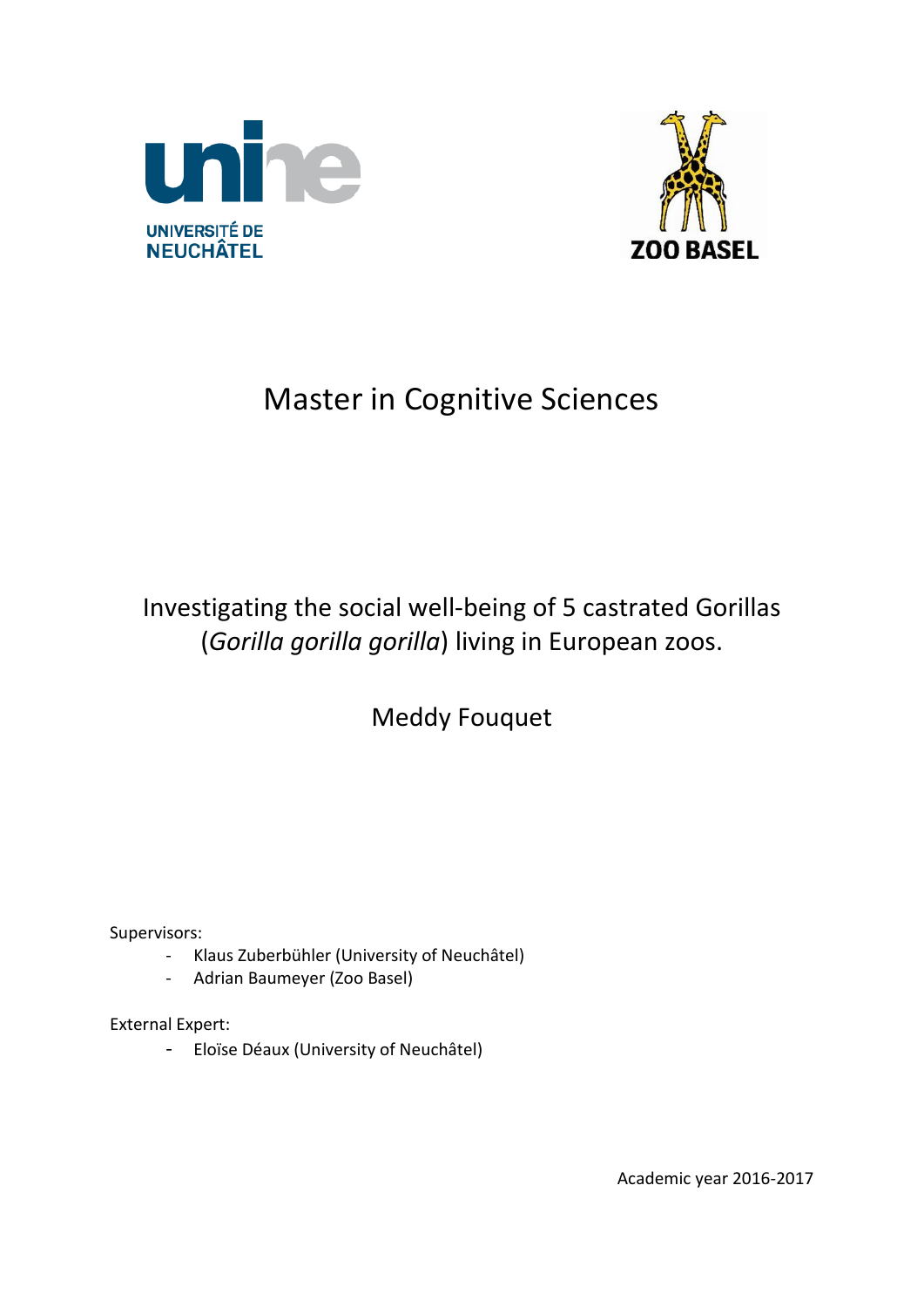# Contents

| 1. |    |  |
|----|----|--|
| 2. |    |  |
|    | 1. |  |
|    | 2. |  |
|    | 3. |  |
|    | 4. |  |
| 3. |    |  |
|    | 1. |  |
|    | 2. |  |
|    | 3. |  |
|    | 4. |  |
| 4. |    |  |
|    | 1. |  |
|    | 2. |  |
|    | 3. |  |
| 5. |    |  |
|    | 1. |  |
|    | 2. |  |
|    | 3. |  |
| 6. |    |  |
| 7. |    |  |
| 8. |    |  |
| 9. |    |  |
|    | 1. |  |
|    | 2. |  |
|    | З. |  |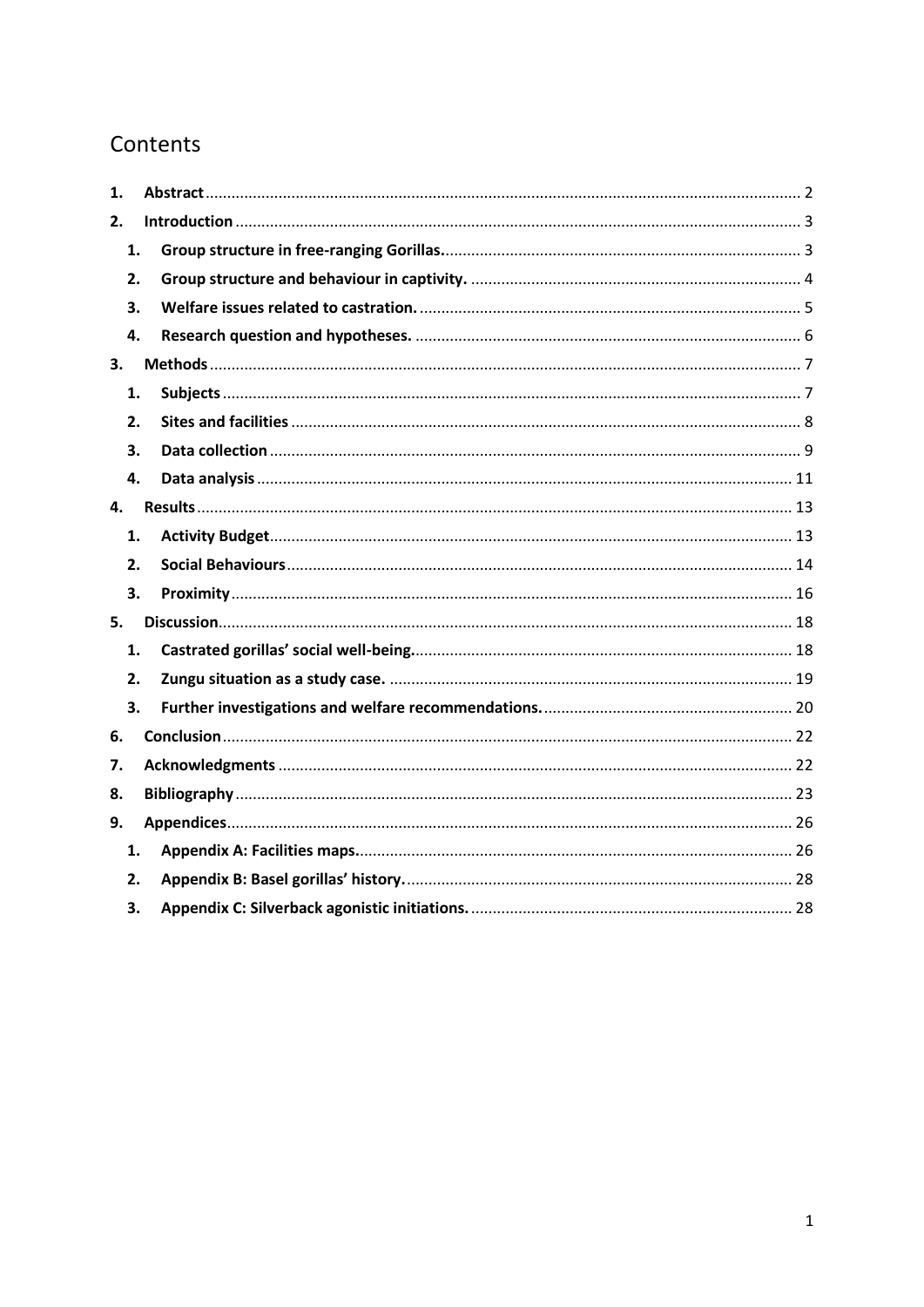#### <span id="page-2-0"></span>**1. Abstract**

In polygynous species, the social housing of male in captivity is a challenge for managers. With gorillas, the main solution adopted until now, in both American and European institutions, was the creation of bachelor (all-male) group. Although it was accepted as the best solution worldwide, recent results reported elevated levels of injuries in bachelor compared to breeding groups (Vermeer et al. 2014; Leeds et al. 2015). EEP (European breeding program) thus started thinking and testing castration as a new solution for housing the surplus of male in their native breeding group. In 2015, 10 castrated gorillas, from 3 to 13 years old were living in European zoos. This study aimed to investigate the wellbeing of the oldest castrated individuals, living in Basel zoo, Gaia Park and la Vallée des Singes. We focused our analysis on three social parameters; activity budget (as a proxy of social disorder), positive and negative interactions, and proximity patterns, in order to investigate if castration affected the gorillas' social well-being. For four out of five individuals, we found castration had no effect on the three parameters. It appeared that they socialized well with the silverback. Rates of positive and negative behaviours, as well as proximity patterns were similar to previous studies in bachelor and breeding groups. For the fifth castrated male, we found five times more negative interaction and zero positive interaction with the dominant male. He also seemed to avoid the silverback, as they shared the same room during only 5.6% of the total time, and because he was often outside of the group. We did conclude that the first four castrated individuals had a satisfying social well-being, but we could not make a clear statement for the last individual. Indeed, although his social well-being did not seemed to be satisfactory and this might be related to his position as a castrated male, it could also be a consequence of the silverback inexperience and recent integration, and thus being a temporary situation. This study offered an initial overview of the European castrated gorillas'situation, but further investigations are necessary before expecting using castration as a solution for housing the surplus of males. In particular workshops should be organised to discuss the factors that are important to the successful integration and maintenance of castrated gorilla in breeding groups. Castrated gorillas also need to be studied on the long term, in order to follow their personal and social evolution. We identified two critical period that could be essential to focus on: childhood and early adulthood.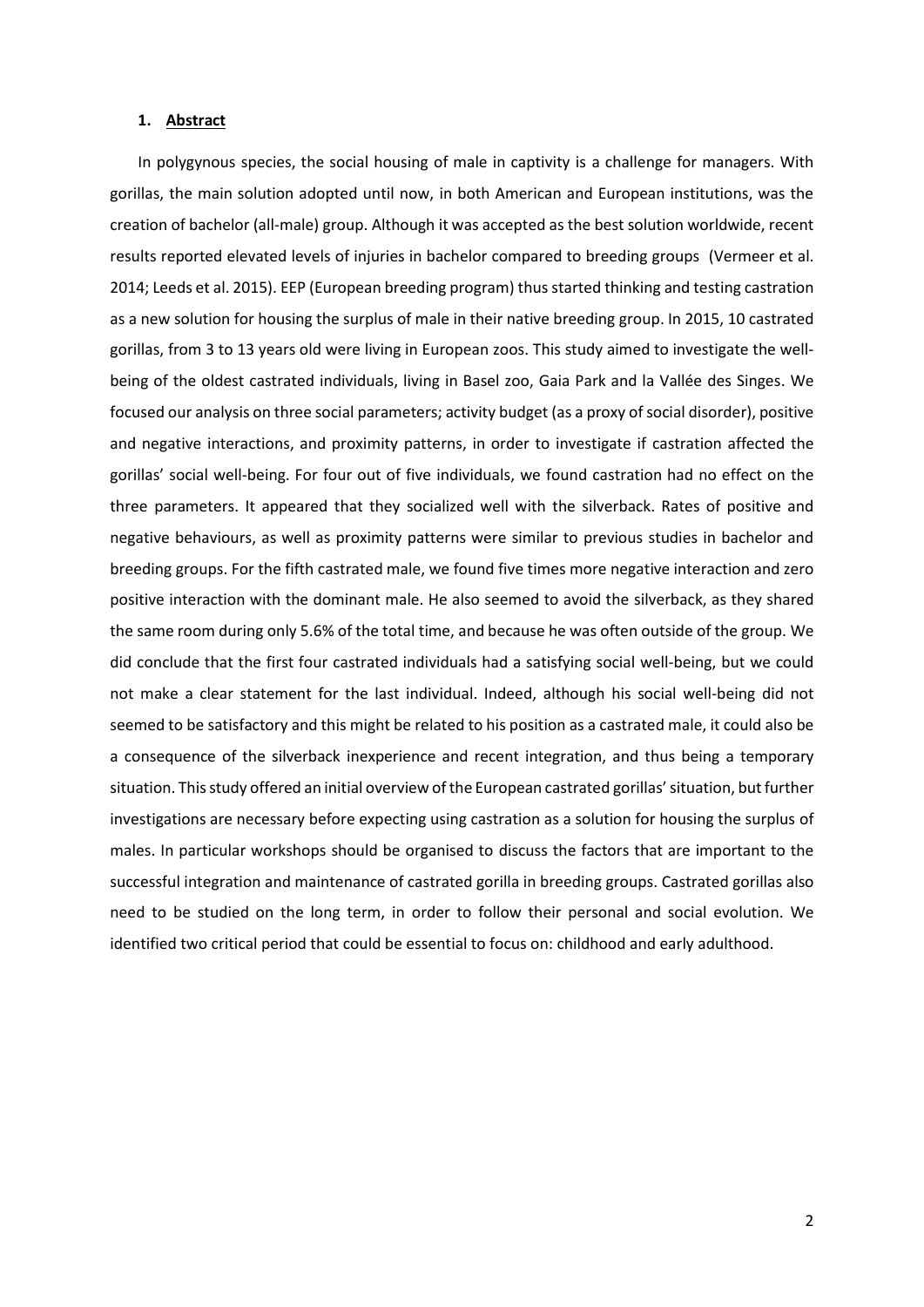#### <span id="page-3-1"></span><span id="page-3-0"></span>**2. Introduction**

#### **1. Group structure in free-ranging Gorillas.**

Gorillas are the largest existing primates, and they are well known for their gentle, human-like behaviour (Fossey 1985). Like many other primate species, gorillas are social animals that spend almost their entire life as members of a group. Breeding groups can reach up to thirty individuals, but the average size is ten weaned individuals, with a non-significant variation between the different subspecies of gorillas (Parnell 2002; Harcourt & Stewart 2007). Gorillas live in harem social structure. A breeding group is usually composed with one adult dominant male, also called silverback and several females with their offsprings. Gorilla families are highly cohesive and often permanent, with long-time male-female association and a dispersion limited to the births (Harcourt & Stewart 2007).

A gorilla group have a clear and strong hierarchy which is determined by the sex and age of the individuals. The silverback has the higher-rank, and adult females are dominant over young individuals (Abelló et al. 2017). Individuals are considered as infants (I) until 3-4 years old, which is usually the time they are weaned. During this time, they almost never leave their mother, who dedicates her entire time to them, and consequently, a mother would not give birth during the next three years. Juveniles (J), between 3-4 and 7 years old, are weaned individuals that feed independently, but still keep a lot of contact with their mother; they are not mature or fertile. By 8-10 years old, juveniles usually reach puberty and become sub-adults (SA), they are fertile and a sexual dimorphism appears. Offsprings commonly leave their natal group once they reach maturity. Young adult females either join an existing group or associate with a solitary adult male, while young adult males often stay alone before challenging the leadership of an existing group or attracting females around them to create a new group (Parnell 2002; Harcourt & Stewart 2007). From 10 years, female gorillas are considered as adults (A), they are fully mature and usually reach their adult size a few years later. Maturation of males is longer and has more steps than females. We mainly differentiate adult male gorillas as blackbacks (BB, <14 years) and silverbacks (SB, >14 years). When maturing, the hairs on the back of males gorillas progressively shorten and turn silvery, giving the name of fully mature silverbacks (Harcourt & Stewart 2007; Breuer et al. 2009). It has also been proposed to divide the silverback category in young silverback (YSB, 14-20 years) and old silverback (OSB, >20 years), with YSB being more aggressive than OSB, suggesting a non-dominant position regarding OSB (Stoinski et al. 2013; Leeds et al. 2015).

Silverbacks thus have a leadership role. They protect against intruders and conciliate within the group, especially when fights happen between females, to maintain a strong cohesion. They also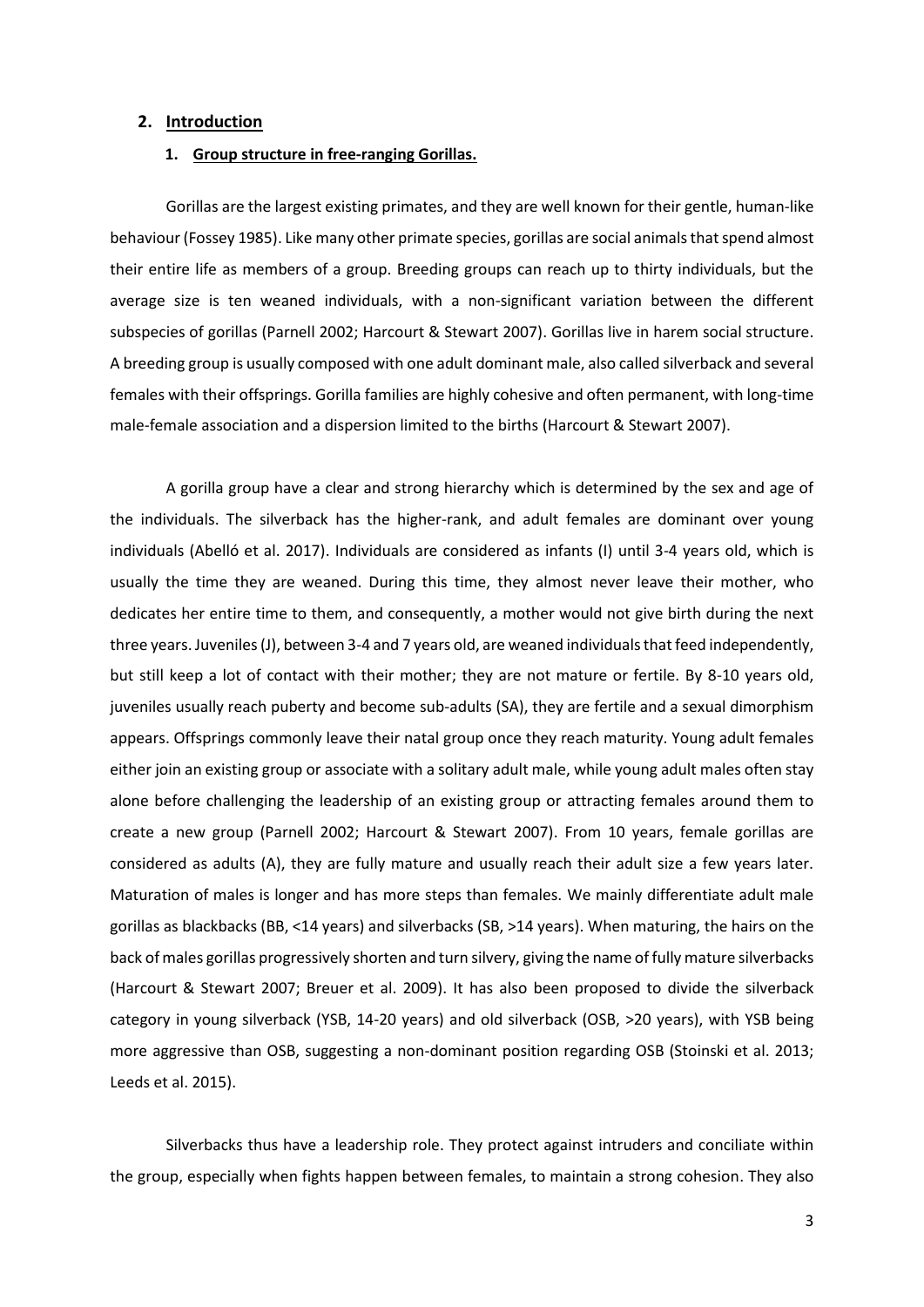initiate and lead travels to find food patches and sleeping areas (Harcourt & Stewart 2007). Silverbacks often have a central position in the group due to females trying to stay close to them (Harcourt & Stewart 2007). Male attractiveness to female is a strong component of group cohesion (Yamagiwa et al. 2003). A hierarchy also exists among females, and ranks are determined according to several factors such as seniority. Amongst the young, ranks are usually determined by the individual age and their mother'srank (Harcourt & Stewart 2007; Abelló et al. 2017). Free-ranging gorillas display far less social interactions than the other great apes, especially adults. Social interactions represent only 0.5% of the gorillas activity budget (Masi et al. 2009). Instead, adult gorillas daily activities are shared between eating (60%) resting (30%) and travelling (10%), with small variation due to environmental factors (Masi et al. 2009). Positive social interaction of gorillas mainly consist in close proximity, social grooming, and supportive intervention (Harcourt & Stewart 2007). Occasionally, adults play, but only infants and juveniles spend long session playing with age-related partners or close relatives (Brown 1988). Positive interaction between females are regulated by individual relatedness. Unrelated females rarely interact with each other while related females (mother/daughters, full sisters) engage in more positive social behaviours, spend more time in close proximity and support each other during conflicts. Females without relatives in the group maintain a close proximity to the silverback, following and initiating more friendly contact with him (Watts 1997; Harcourt & Stewart 2007). Due to their dominant position, silverbacks receive more positive social behaviours than they initiate. For the same reason, they also initiate more aggressive behaviours. In the wild, most of gorillas' aggressions are nonphysical, they use a large repertoire of displays and vocalisations. Physical aggressions occur less frequently but they often cause strong injuries, because gorillas use their canines as a weapon. Within the group, feeding competition is the main reason of aggressions between members. Silverbacks also use agonistic behaviours for group policing and to reinforce their dominance (Watts 1994; Watts 1997). In addition, male aggression towards females can be considered as a courtship strategy, which end up after the female submission (Breuer et al. 2016).

#### **2. Group structure and behaviour in captivity.**

<span id="page-4-0"></span>In 2014, 861 captive Western lowland gorillas (*Gorilla gorilla gorilla*) were housed in 145 worldwide institutions, 405 males and 456 females (Niekisch 2015), usually in one-male breeding groups. Species with harem social structures naturally produces males not required for breeding, which is a challenge for housing in captivity (Vermeer et al. 2014). For the surplus males, the solution adopted by American (Gorilla SSP (Species Survival Plan)) and European breeding programmes (Gorilla EEP (European Endangered species Programme)) was the creation of bachelor groups. The definition of a bachelor group is the "coalition of two or more males in the absence of any females" (Abelló et al.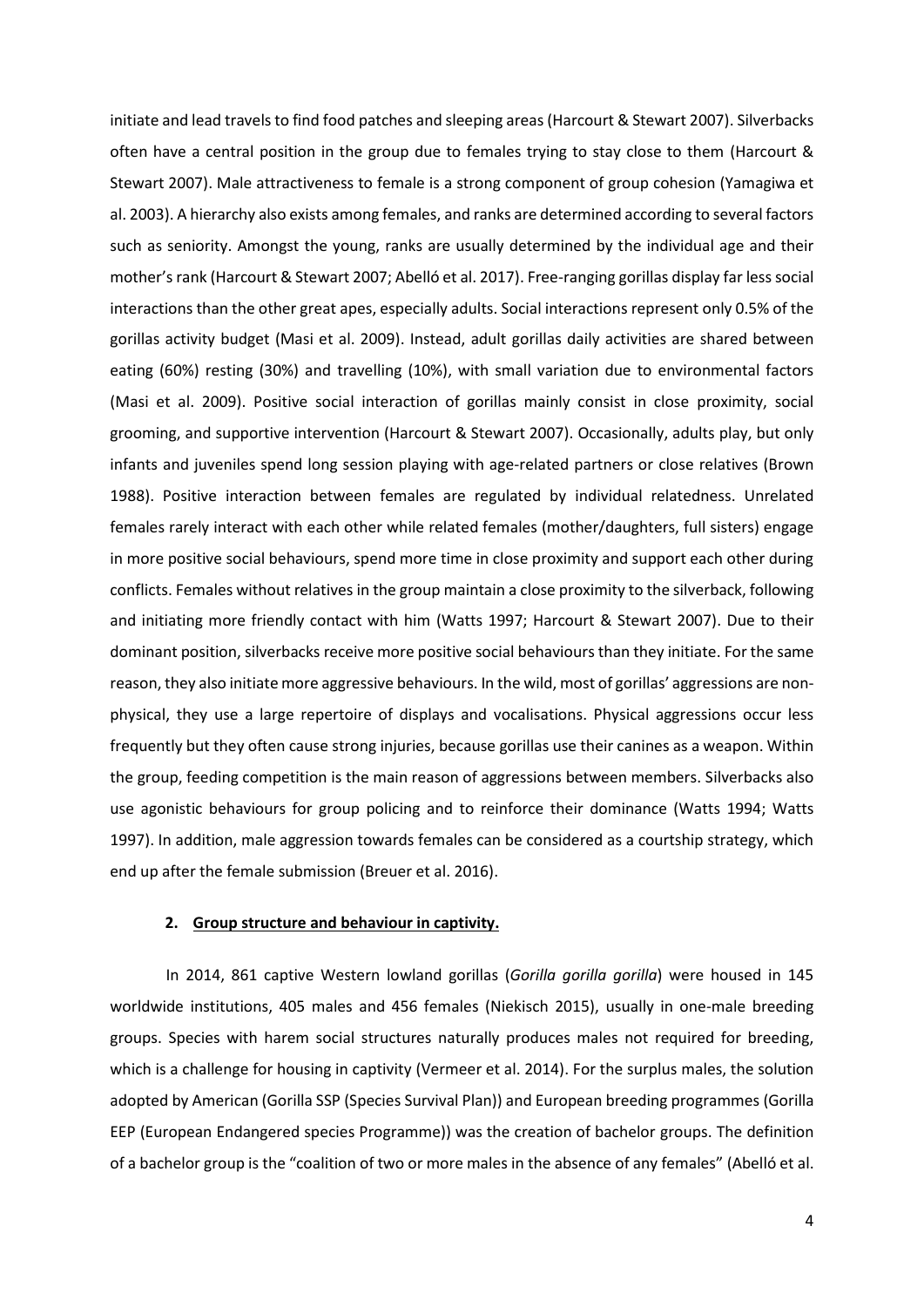2017). In the wild, bachelor groups have been observed in Mountain gorillas(*Gorilla beringei beringei*), usually with young male dispersing from their natal group to avoid aggressions from their father, or after group loss, instead of remaining solitary (Robbins 1996; Harcourt & Stewart 2007). However, there are no reports of bachelor groups in the three other subspecies. In Western lowland gorillas, several solitary males have been studied in the wild, and none ever join a bachelor group, suggesting that this social structure is not usual for the subspecies (Parnell 2002; Gatti et al. 2004; T. S. Stoinski et al. 2004). Nevertheless, in captivity, Western lowland gorillas were successfully housed in bachelor groups and this housing has been considered as a viable long term solution for the surplus of males (Stoinski et al. 2001; Stoinski et al. 2004). Captive bachelor groups are usually created with young males which are accompanied by, at least, one silverback. Age between 6 and 9 years has been considered as the optimum for young males as it is similar to emigrating malesin the wild and also because gorillas at this age are adaptable to change and thus the most likely to develop social bonds (T.S. Stoinski et al. 2004; Abelló et al. 2017). However, the stability of bachelor groups mainly seems to depend on the individuals character and personality (Kuhar et al. 2006), but also on the enclosure quality and skills of the keepers (Vermeer et al. 2014). Indeed, bachelor groups are not always stable and thus require flexible facilities with several enclosuresthat allow to temporarily separate individuals (Coe et al. 2009; Abelló et al. 2017). Moreover, although it was accepted as the best solution worldwide, recent results and anecdotal reports from zoos, revealed elevated levels of injuries in bachelors compared to breeding groups, leading to scepticism on the feasibility of bachelor groups through long term period (Vermeer et al. 2014; Leeds et al. 2015). In Europe, Gorilla EEP, thus starting considering castration as an alternative solution to bachelor groups.

#### **3. Welfare issues related to castration.**

<span id="page-5-0"></span>To date, no study has been conducted on the effect of castration in gorillas, and only a few in other primate species. In marmosets (*Callithrix jacchus*), castration at an early age reduces testosterone levels during development, with long-term effects on aggressiveness and dominance (Dixson 1993). A study in Javan langur (*Trachypithecus auratus*) found that castrated males displayed more submissive behaviours while non-castrated male exhibited more dominant behaviours (Dröscher & Waitt 2012). They also reported that castrated males were not considered as rivals by intact males and thus not extensively aggressed (Dröscher & Waitt 2012). In Gorillas, castration of males at early ages is expected to decrease the individual aggressiveness, especially when reaching age of maturity. Researchers expected castrated males to not challenge their father when they grow up and, in return, silverback are expected to tolerate their sons in the long-term. Consequently, castrated males could remain in their natal group, in a social group they know from birth, with a low risk of negative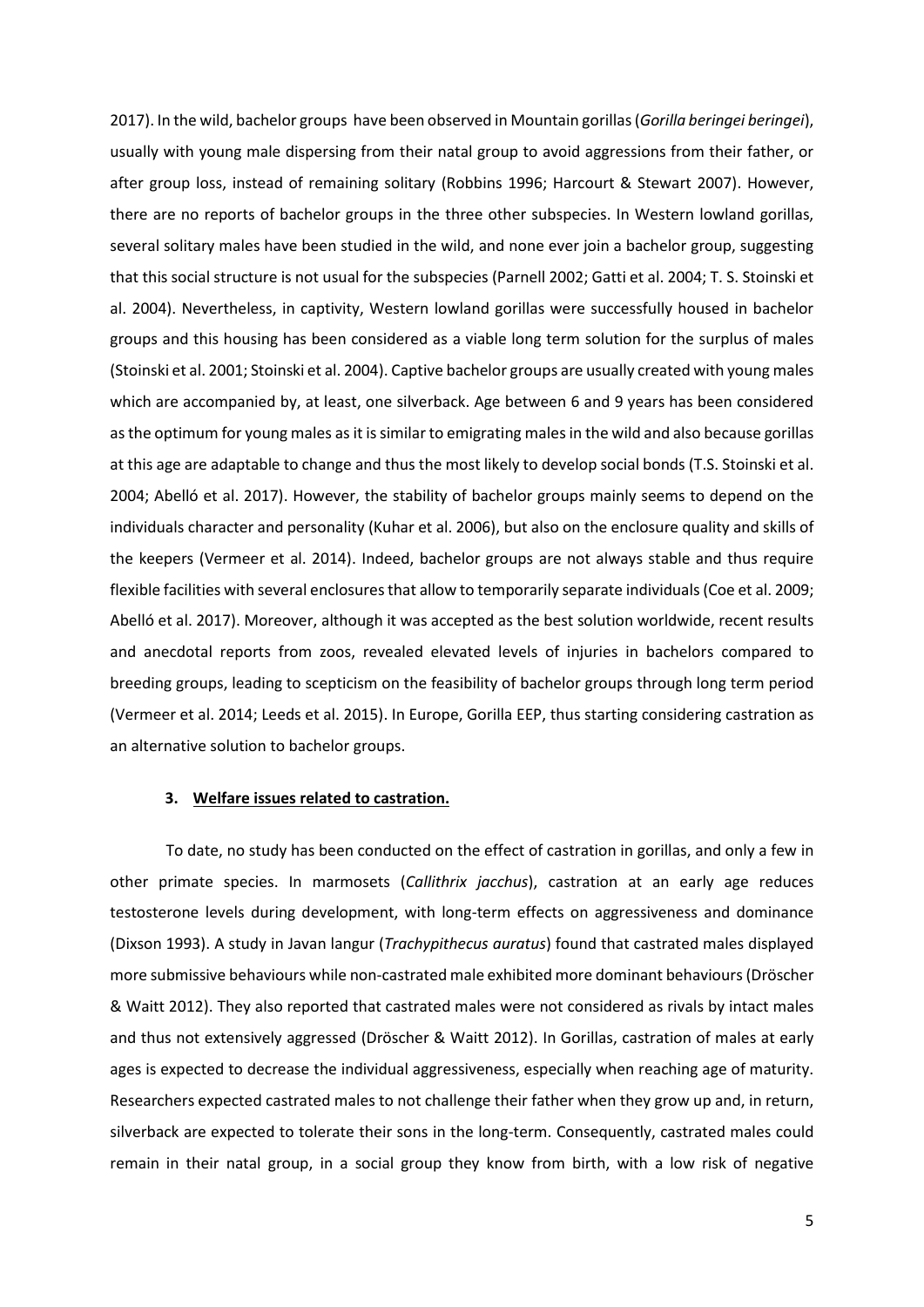interaction with other members. However, this solution is on its early stages and needs a full investigation on a range of points before being considered as a viable solution for housing the surplus of male gorillas. Moreover, besides it efficiency, castration of captive Gorillas raises controversy as it is a physical and irreversible act on a species close to human beings in which people use to identify in zoos.

#### **4. Research question and hypotheses.**

<span id="page-6-0"></span>In 2015, there were 10 castrated gorillas in captivity, ranging from 3 years old to 13 years old, and living in six different European zoos. Our study wanted to investigate how the well-being of these castrated individuals is satisfactory or not, especially those reaching the normal age of maturity. One important consideration was about how the castrated individuals socialized with their group, especially with the silverback. Indeed, male-male interaction is a key factor to solve the surplus problem, because in both solutions (all-male group and castration), several male gorillas have to cohabit with each other. To this end, we aimed to investigate the social relations between the castrated males and the dominant male in breeding groups, which would help to get information about the castrated individuals' social well-being. Our hypothesis was that, if a castrated male was negatively affected by castration, he should have a low social well-being.

Well-being is a broad term, and can be defined as "the status of full physical and mental health in which the individual is in harmony with and adapted to the environment in which it lives and it specific physical and psychological needs are met" (Carrasco et al. 2009). In this specific study, we decided to focus on three parameters to investigate the individuals' social well-being. The first parameter was activity budget. Although it is not a social parameter strictly speaking, we used activity budget as a proxy to reveal social disorders. We predicted to find similar values for castrated males and non-castrated males living in captive breeding groups under satisfying well-being and atypical values for castrated males under low well-being. Especially we predicted a decrease in resting time and social behaviour, and an increase in eating time (food access) and travelling (escape pattern) under low well-being condition. The second parameter investigated was social behaviours, both positive and negative. Our predictions were to find more aggressive, and less positive interactions under low wellbeing condition than under high well-being conditions. The third parameter investigated was proximity pattern. Gorillas, as a social species, usually display a strong group cohesion and the group is organised around the dominant male. We predicted that, under low well-being condition, castrated males should avoid the dominant male, and should stand outside of the group.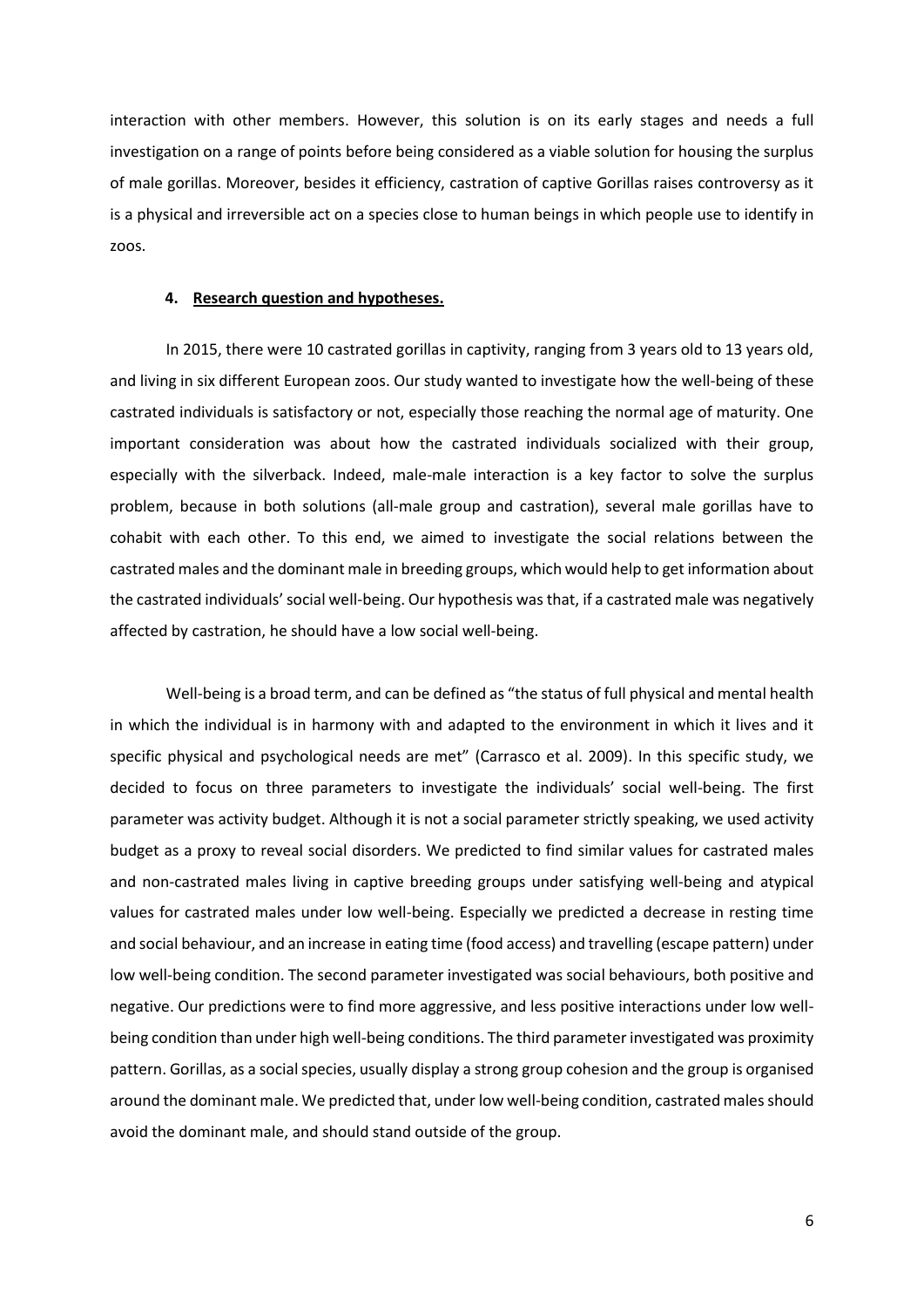## <span id="page-7-1"></span><span id="page-7-0"></span>**3. Methods**

### **1. Subjects**

This study was conducted with Western lowland gorillas (*Gorilla gorilla gorilla*) living in three European zoos: Basel Zoo, Switzerland (BZ), Gaia Park, The Netherlands (GP), and La Vallée des Singes, France (VS). All groups were breeding groups constituted by one silverback male, several adult females, and their youth (juveniles and/or infants). Also, in each group, there was one (BZ) or two (GP and VS) castrated male gorillas, and they represented juvenile, subadult and blackback age categories(Table1).

| Zoo                     | Name    | Code            | Age<br>(years) | Sex                   | Category         | Relationship with SB<br>(mother) |
|-------------------------|---------|-----------------|----------------|-----------------------|------------------|----------------------------------|
|                         | M'Tongé | SB1             | 16.6           | M                     | Young Silverback |                                  |
|                         | Zungu   | C1              | 13.2           | <b>MC</b>             | <b>Blackback</b> | Unrelated (Joas)                 |
|                         | Joas    |                 | 26.3           | F                     | Adult            |                                  |
| Basel Zoo               | Faddama |                 | 32.7           | F                     | Adult            |                                  |
| (BZ)                    | Quarta  |                 | 47.3           | F                     | Adult            |                                  |
|                         | Goma    |                 | 56.1           | F                     | Adult            |                                  |
|                         | Mobali  |                 | 0.4            | M                     | Infant           |                                  |
|                         | Makala  |                 | 0.2            | F                     | Infant           |                                  |
|                         | Makula  | SB <sub>2</sub> | 26.0           | M                     | Old Silverback   |                                  |
|                         | Loango  | C <sub>2</sub>  | 11.1           | <b>MC</b>             | <b>Blackback</b> | <b>Brother</b>                   |
|                         | Mosi    | C <sub>3</sub>  | 6.0            | <b>MC</b>             | Juvenile         | Son (Sangha)                     |
|                         | Sangha  |                 | 15.9           | F                     | Adult            |                                  |
| Gaia Park<br>(GP)       | Tamidol |                 | 17.1           | F                     | Adult            |                                  |
|                         | Dalila  |                 | 43.2           | F                     | Adult            |                                  |
|                         | Ayo     |                 | 3.1            | M                     | Infant           |                                  |
|                         | Nala    |                 | 1.0            | F                     | Infant           |                                  |
|                         | Zola    |                 | 1.7            | F                     | Infant           |                                  |
|                         | Yaoundé | SB <sub>3</sub> | 32.3           | M                     | Old Silverback   |                                  |
|                         | D'Jomo  | C <sub>4</sub>  | 7.5            | <b>M</b> <sup>©</sup> | Subadult         | Son (Moseka)                     |
|                         | Mawete  | C <sub>5</sub>  | 4.3            | <b>M</b> <sup>©</sup> | Juvenile         | Son (Moseka)                     |
| La Vallée<br>des Singes | MahMah  |                 | 13.2           | F                     | Adult            |                                  |
| (VS)                    | Hakuna  |                 | 20.1           | F                     | Adult            |                                  |
|                         | Moseka  |                 | 32.2           | F                     | Adult            |                                  |
|                         | Virunga |                 | 45.2           | F                     | Adult            |                                  |
|                         | Wefa    |                 | 4.7            | F                     | Juvenile         |                                  |

**Table 1**: List of Gorillas in the observed groups. Sex: M (male), F (female), C (castrated). Infants were not investigated, only interaction (i.e. social behaviour) with other individuals were reported.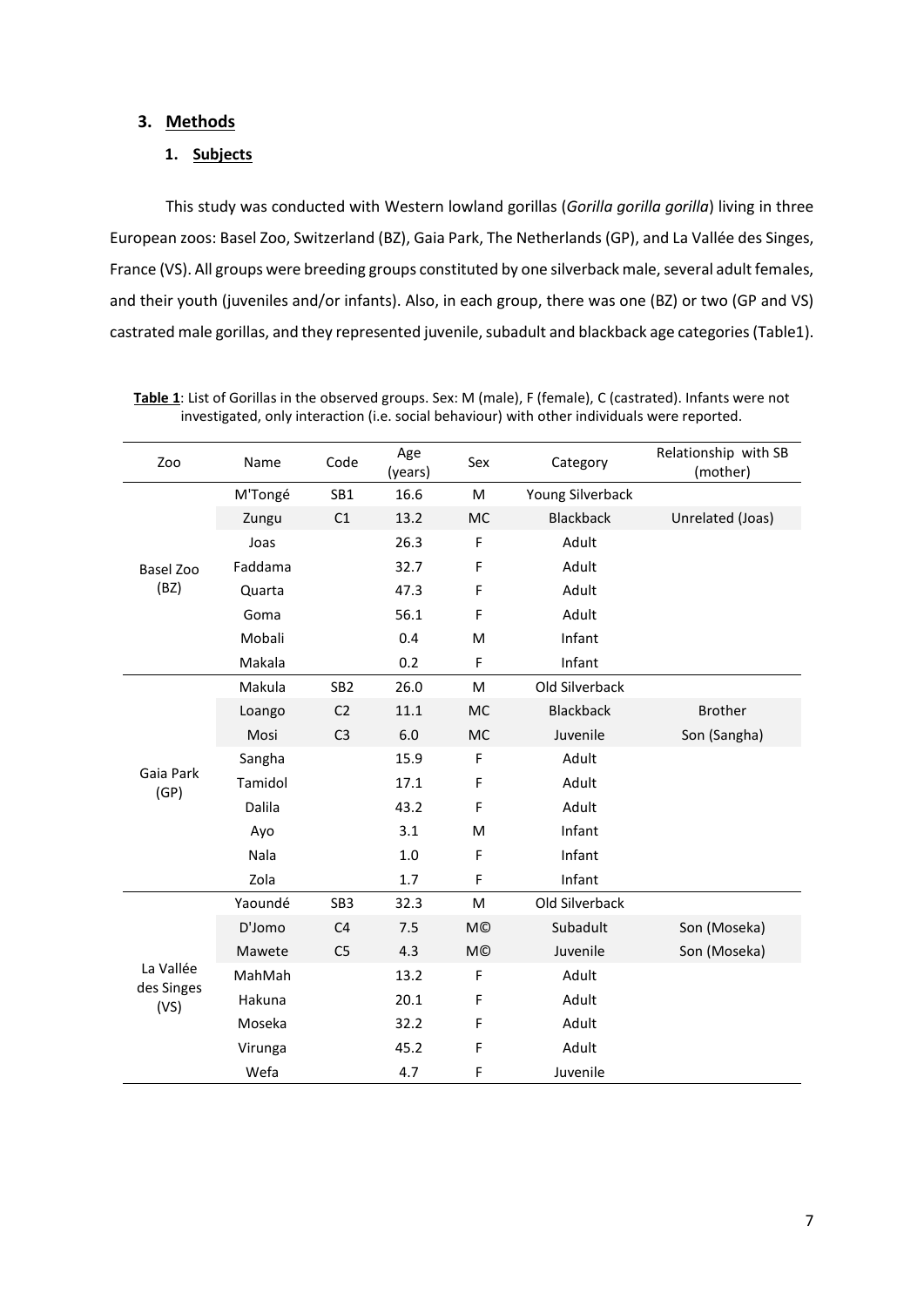#### **2. Sites and facilities**

<span id="page-8-0"></span>In all three zoos, the gorillas were housed in both indoor and outdoor facilities. Indoor facilities consisted of several rooms with synthetic or bark chips floors, equipped with fake and real trunks, ropes and hammocks. The rooms were connected together by traps, organised so the gorillas had different paths to change rooms and not be trapped other individuals. Outdoor facilities were large areas with grass and trees bordered by a wall of windows (BS) or a river (GP and VS) (Appendix A). Gorillas spent the night locked in the inside facilities, and had a free access outside during the keepers working times, also depending on the weather (the harsh winter condition limited the outside access in GP and VS). Despite the free access, the gorillas did not spent much time outside out of the feeding time in this area, and seemed to prefer remaining inside in BZ. Only in VS, some individuals spent long sessions outside to feed with the natural resources of the island when the weather allowed it.

Keepers' daily management mainly consisted in feeding and checking on the individuals, and cleaning the facilities. These tasks were consequently influencing the gorillas' daily activity. Feeding occurred four to six times each day, every one to two hours. The meals could be provided individually, especially for the main ones (first and last in the day), or the food could be spread in the enclosure and accessible for the entire group. To avoid fights and make sure all individuals got food in the day, gorillas could be separated from each other during feeding time. For the largest part, the food consisted of vegetables and branches, and a smaller part was fruits and pellets. Keepers cleaned the rooms daily, in the early morning in BZ and VS, and spread over the day in GP. Room cleaning lasted between one and three hours and consisted of washing synthetic floors and windows, removing dirt (feces, leftover food), providing missing straw and barks chips, fixing damages and spreading food. During room cleaning, the gorillas were locked in the other rooms and thus had a restricted area access. They were separated in small groups (GP and VS) or all together (BZ and GP). Individual check-up consisted of observing the gorillas close to the enclosure, often during individual feeding (teeth, breath, and wounds) and did not interfere with gorilla activities.

In GP, gorillas were sharing their indoor and outdoor facilities with Mangabeys (*Lophocebus albigena aterrimus)* during the day, but were separated at night. In VS, gorillas were sharing outdoor facilities with Mantled Guereza (*Colobus guereza*). This sharing led to a few interspecies interactions; positive as well as negative.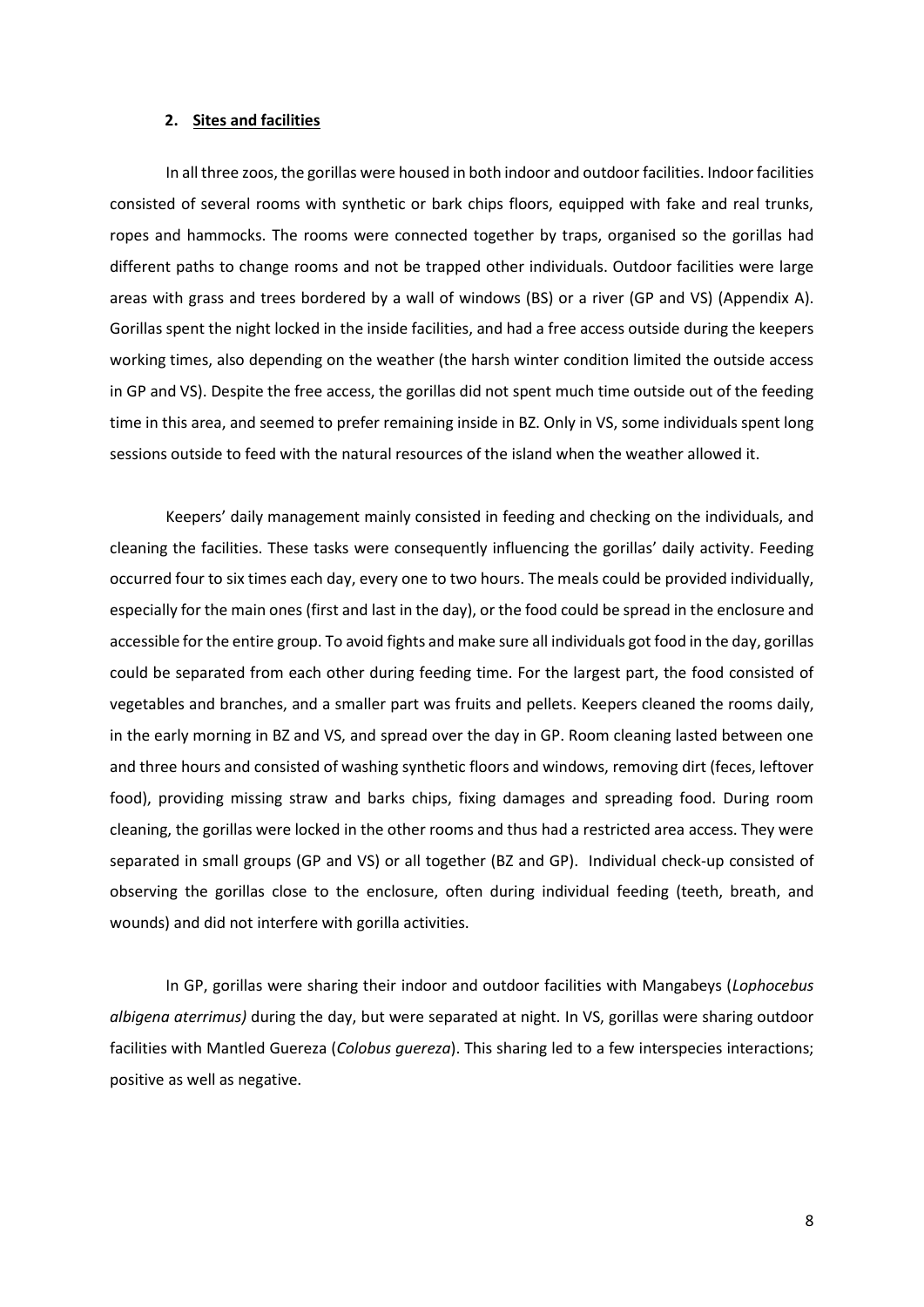#### **3. Data collection**

<span id="page-9-0"></span>We developed and adapted a specific ethogram for this study (Table 2), based on previous research that investigated the behaviour of gorillas in captivity (Stoinski et al. 2001; Stoinski et al. 2004; Kuhar et al. 2006; Carrasco et al. 2009; Less et al. 2012; Stoinski et al. 2012; Stoinski et al. 2013) and in the wild (Eckardt et al. 2015). Data collection was conducted between August 2015 and March 2016 during 4 weeks in BZ (August 31<sup>th</sup> to September 23<sup>th</sup>), 4 weeks in GP (January 14<sup>th</sup> to February 11<sup>th</sup>) and 4 weeks in VS (February 17<sup>th</sup> to March 15<sup>th</sup>). Data was collected 4 days per week, randomly chosen, either in the morning or in the afternoon, with an equal number of both. Morning observations were conducted from 8am to 1pm in BZ, 8am to 12am in BZ, and 8.30am to 1pm in VS. Afternoon observations were conducted from 1pm to 6pm in BZ, 12am to 4pm in GP, 1pm to 5.30pm in VS. Session duration and time were chosen in order to cover the entire gorilla daytime, corresponding to zoo opening time and/or keeper working time. We obtained an amount of 16 sessions of observations per month (8 in the morning, 8 in the afternoon, randomly chosen). Data was collected from the visitor area with an Apple iPad1 v5.1.1, and using the software Pendragon Forms Universal v7.2. As a stranger, my presence in the keeper area tended to annoy the gorillas, so we decided that collecting the data from the visitor area was the best way not to disturb them or influence their behaviour.

The choice to follow all the individuals at the same time was motivated by the species' behaviour, because gorillas are relatively inactive animals, spending most of their time resting and eating, with few social interactions. Groups were relatively small, with 6, 6 and 8 weaned individuals in BZ, GP, and VS, respectively. Also, the facilities offered a good visibility on the entire enclosure, allowing to seeing all the individuals at the same time (except those in remote areas). Finally, to avoid missing important data, we ensured to maximise the observation of the key individuals, with focusing on the castrated first, and then on the silverback when the castrated were not visible. Similar group observations have already been used in other gorilla studies (Stoinski et al. 2001; Stoinski et al. 2004), and the short schedule of the study also justified this choice.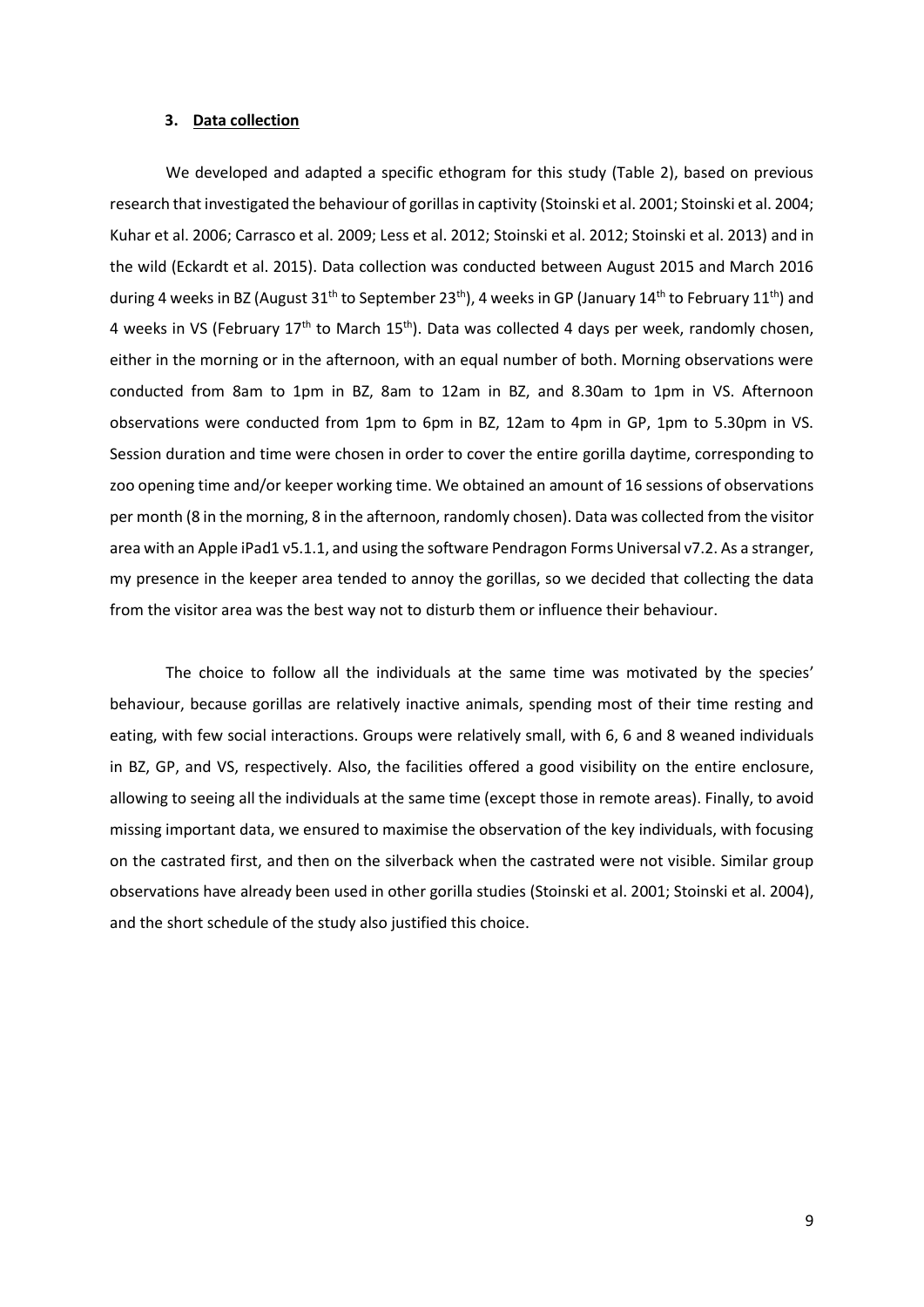| Category                                   | Behaviour                 | Description                                                                                                                                                                                                            |
|--------------------------------------------|---------------------------|------------------------------------------------------------------------------------------------------------------------------------------------------------------------------------------------------------------------|
|                                            | Rest                      | Individual is inactive, at rest, not engaged in any obvious or otherwise<br>defined behaviour.                                                                                                                         |
|                                            | Displacement              | Individual is moving on the ground or climbing.                                                                                                                                                                        |
|                                            | Eat                       | Individual actively eating, carrying, searching for or processing food,<br>including drinking water.                                                                                                                   |
| <b>Activity Budget</b>                     | Care infant               | Individual (mother or other) is actively carrying and taking care of an<br>infant.                                                                                                                                     |
| (5min interval<br>scan sampling)           | Self-directed             | Individual is actively grooming (touching, licking, inspecting hair),<br>scratching, self-mouthing, playing alone or display deficit behaviours<br>(self-stimulation, regurgitation/reingestion, or coprophagy).       |
|                                            | Other                     | Individual is engaged in another solitary behaviour that is not identified<br>in the ethogram.                                                                                                                         |
|                                            | Social                    | Individual is having a social interaction with another individual (next<br>sections for details).                                                                                                                      |
|                                            | No Idea                   | Individual is not visible.                                                                                                                                                                                             |
|                                            | Allogrooming              | Individual is initiating or receiving allogrooming.                                                                                                                                                                    |
|                                            | Social play               | Two or more individuals are actively playing together during at least 15<br>seconds (wrestling, chasing, sparring)                                                                                                     |
|                                            | Sexual                    | Individual is initiating or receiving sexual behaviour.                                                                                                                                                                |
| <b>Positive</b><br><b>Social Behaviour</b> | behaviour<br>Approach     | Individual moves to within 2 meters of another individual and remains<br>at least 15 seconds or engage in another affiliative behaviour.                                                                               |
| (All occurrences<br>sampling)              | Contact                   | Individual is having contact (touching) or siting/lying within 1 meter of<br>another individual during at least 5 seconds.                                                                                             |
|                                            | <b>Brief contact</b>      | Contact that last less than 5 seconds.                                                                                                                                                                                 |
|                                            | Follow                    | Individual follow another individual in a significant displacement (at<br>least 5m) for another reason than food (keeper feeding) or escaping the<br>arrival of another individual (escape).                           |
|                                            | Non-contact<br>aggression | Individual initiates charging, pursuit or display (quadrupedal, tighted-<br>lip, chest beating, cough grunts, ground slapping, vocalisations,<br>throwing objects, arm gesture), without contact aggression following. |
| <b>Negative</b>                            | Contact                   | Individual successfully strikes, drag, shoves or bite another individual                                                                                                                                               |
| <b>Social Behaviour</b>                    | aggression                |                                                                                                                                                                                                                        |
| (All occurrences<br>sampling)              | Intervention              | A third party individual which was not previously involved engage in an<br>agonistic interaction. He intervenes to support one individual or to be<br>neutral.                                                         |
|                                            | Retreat                   | Individual moves away from another individual approaching. The<br>retreat is in direct response to the approaching individual.                                                                                         |
| Proximity                                  |                           | Indicate the room in which the individual is located. If the observer has                                                                                                                                              |
| (5min interval<br>scan sampling)           |                           | no idea of the location of an individual, or if he is outside, indicate "No<br>Idea".                                                                                                                                  |
|                                            |                           |                                                                                                                                                                                                                        |

**Table 2**: Ethogram with behaviour, description, and sampling method.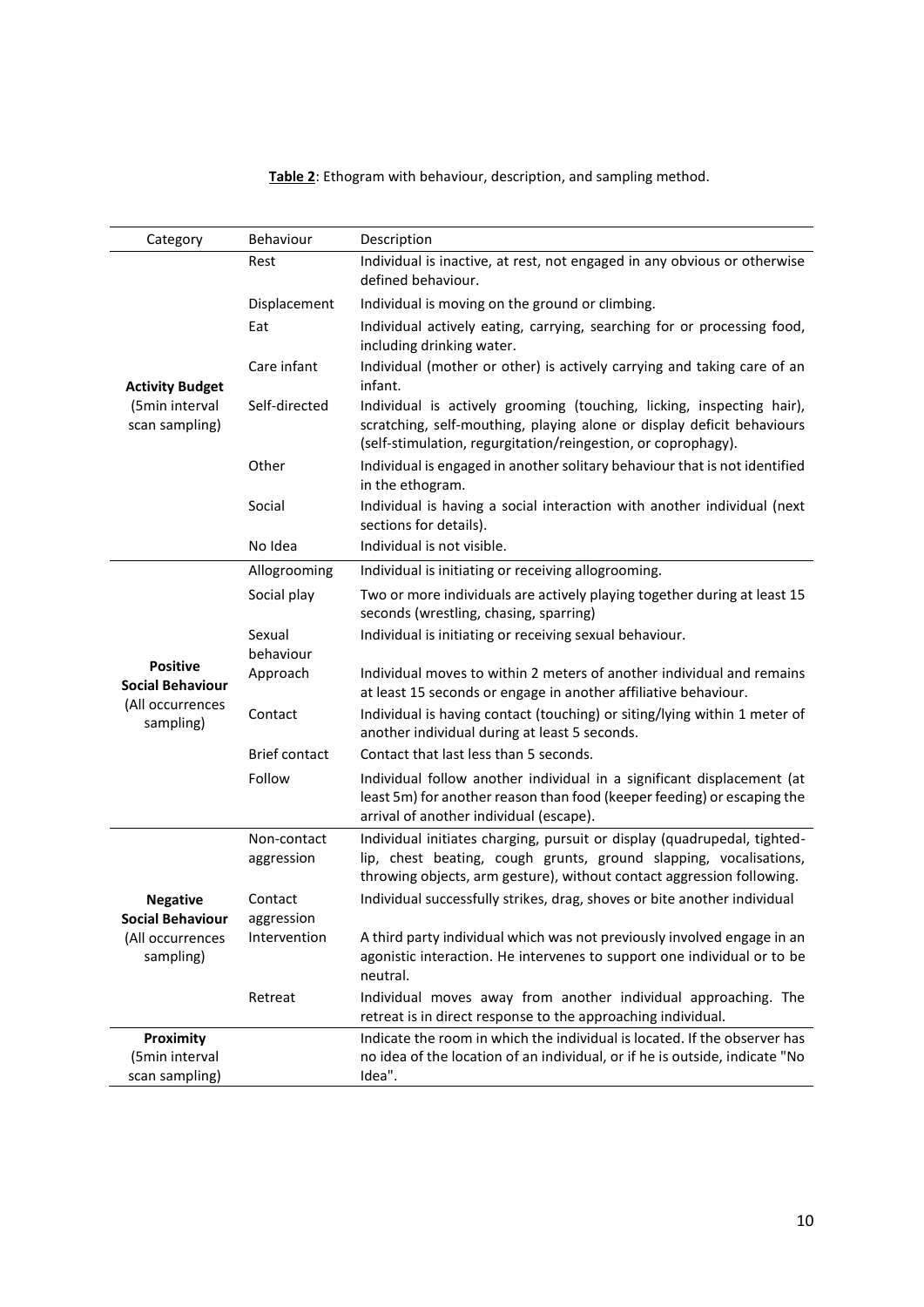#### **4. Data analysis**

<span id="page-11-0"></span>The statistical analyses were performed using Microsoft Excel 2013 and R Studio version 1.0.1367, with a significance value of p<0.05 (\* p<0.05, \*\* p<0.01, \*\*\* p<0.001). All values were reported as the mean standard error (SE). Considering the small sample size (5 castrated individuals), and the amount of variable parameters (environment, group size and composition, age of the individual), data analysis was mainly descriptive and tests were non-parametric.

### a.Activity Budget

Activity budgets were obtained for each individual by calculating the mean percentage of visible time the individual spent in each categories. The percent was calculated by dividing the total number of scans an individual was recorded in a category by the total number of scans the individual was visible. Categories (rest, eat, displace, self-directed, social) were summed-up from the ethogram (Table 2). We used Mann-Whitney U-tests to evaluate differences in activity budget between the castrated and the non-castrated males. We also tested a possible effect of age on activity budget.

#### b.Social behaviour

Social behaviour was divided into two categories: positive and negative. For each male dyad (SB-© and ©-©), we calculated the number of interactions per visible hour. The amount of visible time was estimated from the scan data. Kruskal-Wallis testsfor non-parametrical data were used to analyse the differences between dyads, with Steel-Dwass post hoc test for multiple comparisons.

#### c. Proximity

Proximity was evaluated only during time with free access to the entire indoor enclosure, excluding cleaning time and individual feeding time, because, during these periods, gorillas were moving in restricted areas. Proximity was scan-sampled every 5 five minutes as room location for each individual (see ethogram Table 2). Then, we coded the association between each individual as "same room", "different room", or "no idea". We got the proximity values (% of time spent in the same room) between individuals A and B using the following formula:

> $%$  Time A with  $B =$ Nb Scan A and B "same room"  $\frac{1}{N}$  scan total –  $Nb$  scan A and B "no idea"  $*$  100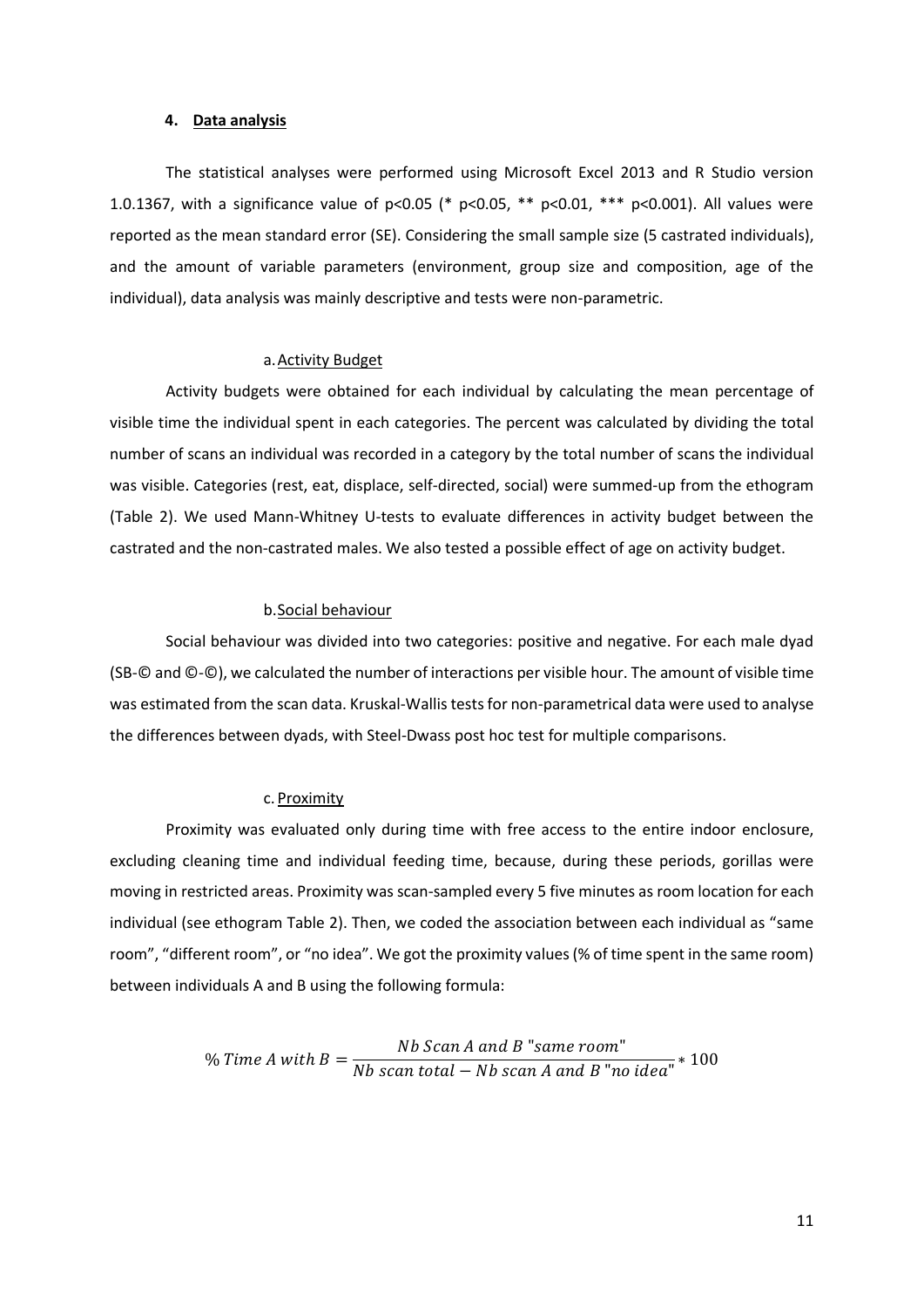We calculated the proximity values between each individual to obtain triangular matrices of similarities (Table 3) and repeated the same procedure for the three groups. The three matrices were then separately subjected to the metric MDS procedure, creating a proximity graphical representation. The closer the points are, the more the individuals spent time in the same room (Nakamichi & Kato 2001).

|       | C    | <b>SB</b> | $F-1$ | $F-2$ | $F-3$ | $F-4$ |
|-------|------|-----------|-------|-------|-------|-------|
| C     |      |           |       |       |       |       |
| SB    | 4.6  |           |       |       |       |       |
| $F-1$ | 25.7 | 47.3      |       |       |       |       |
| $F-2$ | 16.4 | 58.0      | 52.0  |       |       |       |
| $F-3$ | 14.6 | 62.9      | 48.1  | 76.2  |       |       |
| $F-4$ | 20.0 | 47.2      | 37.9  | 40.8  | 42.3  |       |

**Table 3**: triangular matrices of similarities, based on proximity values (%) between gorillas at Basel Zoo (BZ)*.*

Proximity between males was also calculated as the percentage of scans a male (castrated or not) was observed in the same room as another male during each session of observation. We used a Kruskal-Wallis test, plus a Steel-Dwass post hoc test, to assess differences between individuals in male proximity.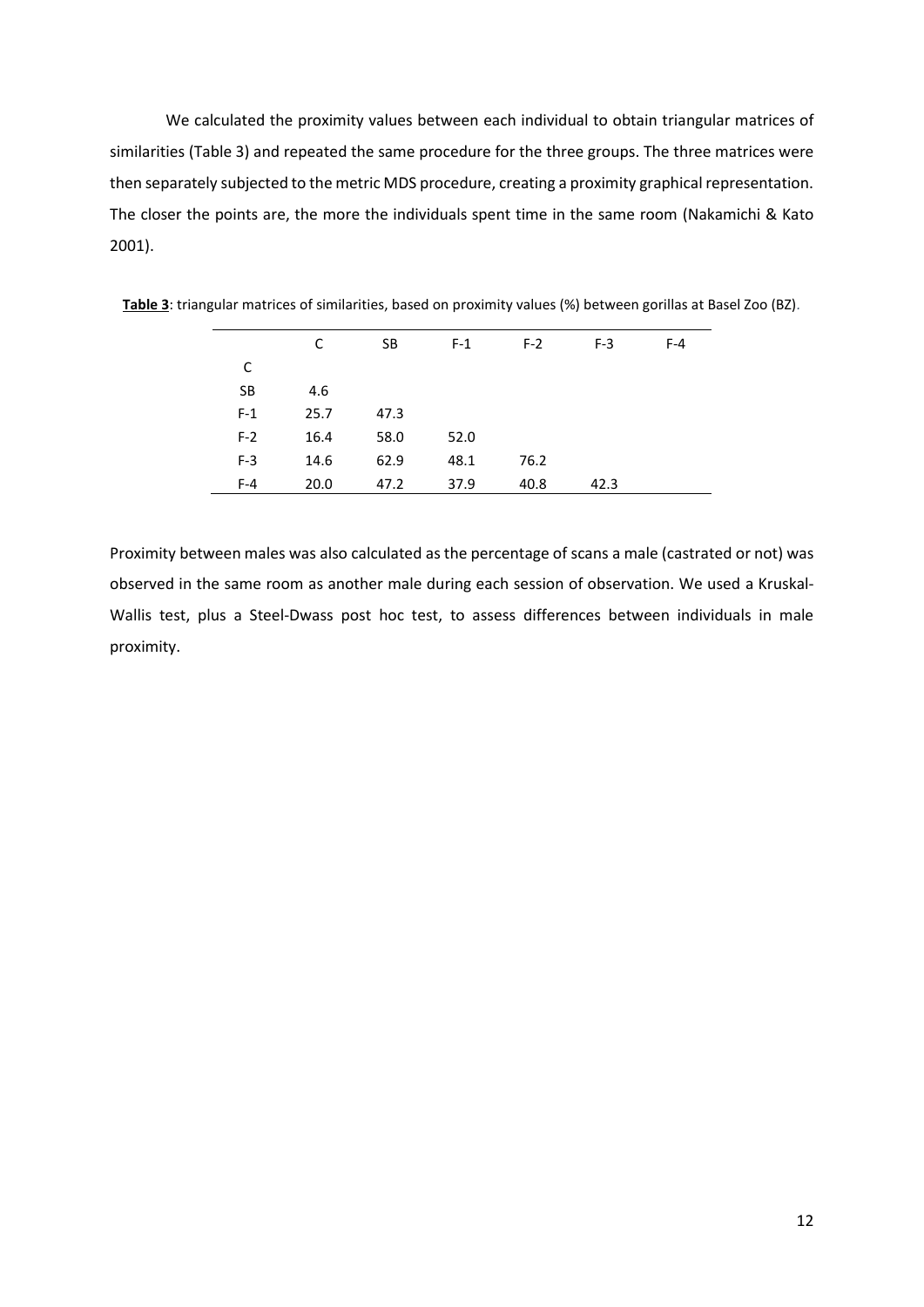### <span id="page-13-1"></span><span id="page-13-0"></span>**4. Results**

#### **1. Activity Budget**

There were a few differences in activity budget between castrated males and silverbacks (Figure 1). Castrated individuals (C) spent significantly more time eating  $(U(5,3)=15$ , p=0.04) and less time resting (U(5,3)=15, p=0.04) than silverbacks (SB). There were no significant differences for the other behaviours: displace (U(5,3)=13, p=0.14), self-directed (U(5,3)=7, p=1) and social (U(5,3)=12, p=0.25). However, these results might be influenced by the castrated individuals' age variability, with the younger individuals (C3, C4, and C5) spending more time having social interaction (U(3,5)=15, p=0.04), and less time resting (U(3,5)=15, p=0.04) than the adults males (C1, C2, SB1, SB2 and SB3).

Our sampling was not large enough to make further classic statistical analysis. Nevertheless, Kuhar (2006) suggested an analysis based on means and SE bars for studies with small sample. With this consideration, the graphical analysis did not revealed significant differences in any behaviour between the adult castrated (C1 and C2) and adult non-castrated males (SB1, SB2, and SB3).

Together, this results suggested that there were no main differences in activity budget between castrated male and non-castrated male, and that the few differences reported might account for age differences rather than a direct effect of castration. Overall, we could conclude that in term of activity budget, the well-being of the five castrated individuals was satisfactory.



**Figure 1**: Mean percentage of visible time spent in each behaviour category. C = castrated; SB = silverback.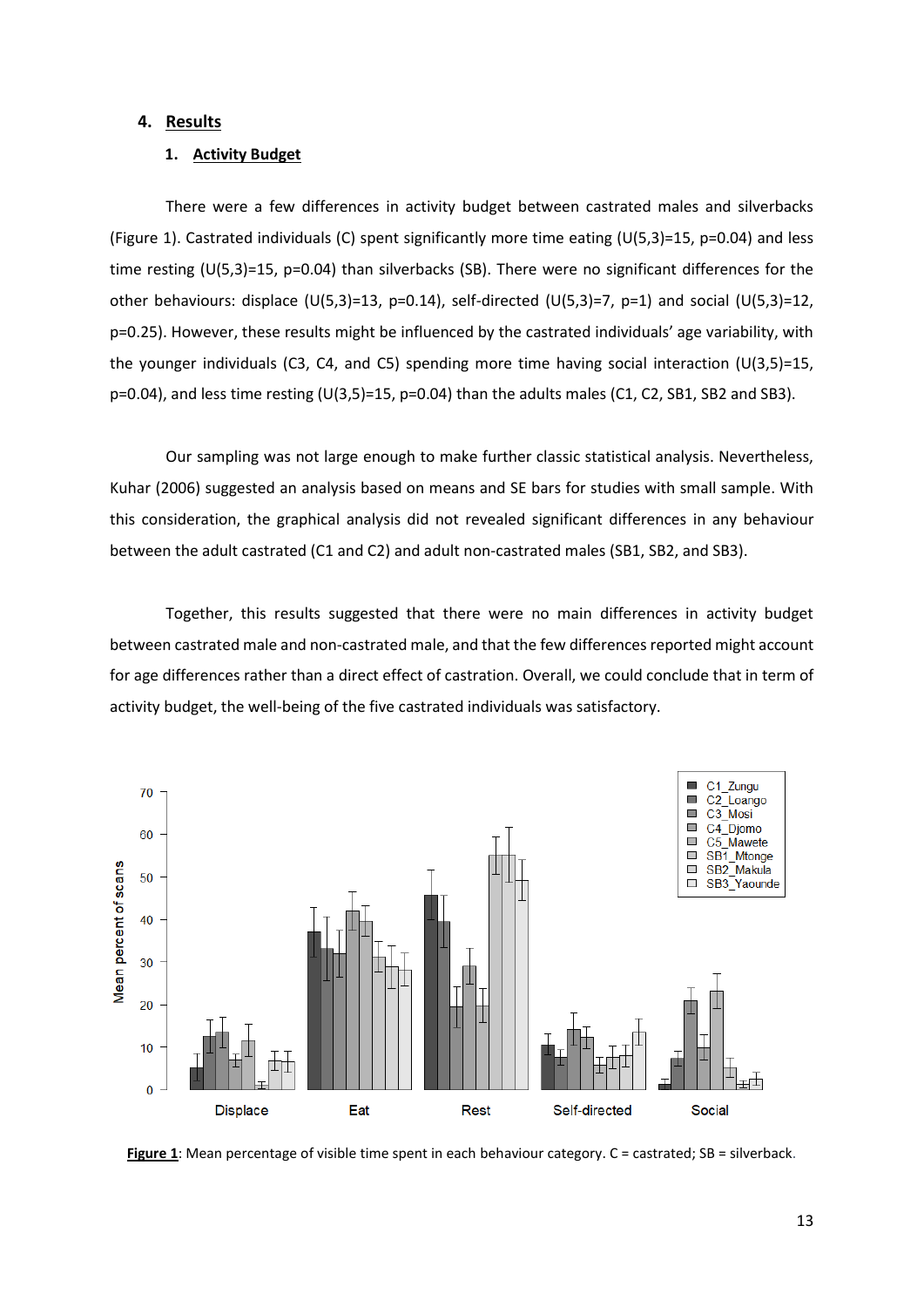#### **2. Social Behaviours**

<span id="page-14-0"></span>We found significant dyad variation in both positive (Kruskal-Wallis chi-squared = 26.081, df = 2, p-value <0.001) and negative behaviours (Kruskal-Wallis chi-squared = 35.151, df = 6, p-value <0.001) (Figure 2 and 3). Our data revealed an effect of the type of dyad on positive behaviours, with castrated individuals having significantly more positive interactions together (C\_C: 1.4 occurrences per hour) than they had with silverbacks (SB\_C: 0.4 occurrences per hour) (Steel Dwass t > 2.9, p-value < 0.05 for all). However, there was no similar difference in negative behaviours without BZ dyad (SB1\_C1) (0.28 occurrences per hour for both) (Steel Dwass  $t < 1$ , p-value > 0.97 for all). Indeed, in BZ, the castrated male and the silverback had five times more negative interaction than the other dyads (1.39 occurrences per hour) (Steel Dwass t > 4.3, p-value < 0.001). There was also an effect of zoo institutions (silverback) on the rate of positive behaviours between the castrated individuals and the silverbacks. Indeed, GP dyads (SB2 C: 0.6 occurrences per hour) had three times more interactions than VS dyads (SB3\_C: 0.2 occurrences per hour), while there were no positive interactions between the castrated male and the silverback in BZ (SB1\_C1: 0 occurrence per hour). (Kruskal-Wallis chi-squared = 26.081,  $df = 2$ , p-value < 0.001; Steel Dwass:  $t > 4$ , p-value < 0.001).

To sum up, in GP (C2 and C3) and VS (C4 and C5), the four castrated males showed similar social profiles with more positive interactions than negative interactions with the silverback. In BZ (C1), it was the opposite, with more negative interactions than positive between the castrated male and the silverback. These results suggested that the castrated individuals living in GP and VS socialized well with the silverback in their respective zoos, while the castrated male in BZ did not, which might negatively impact his well-being. Nevertheless, all rate of social interaction between males were low, under 2 occurrences per hour for both positive and negative behaviours.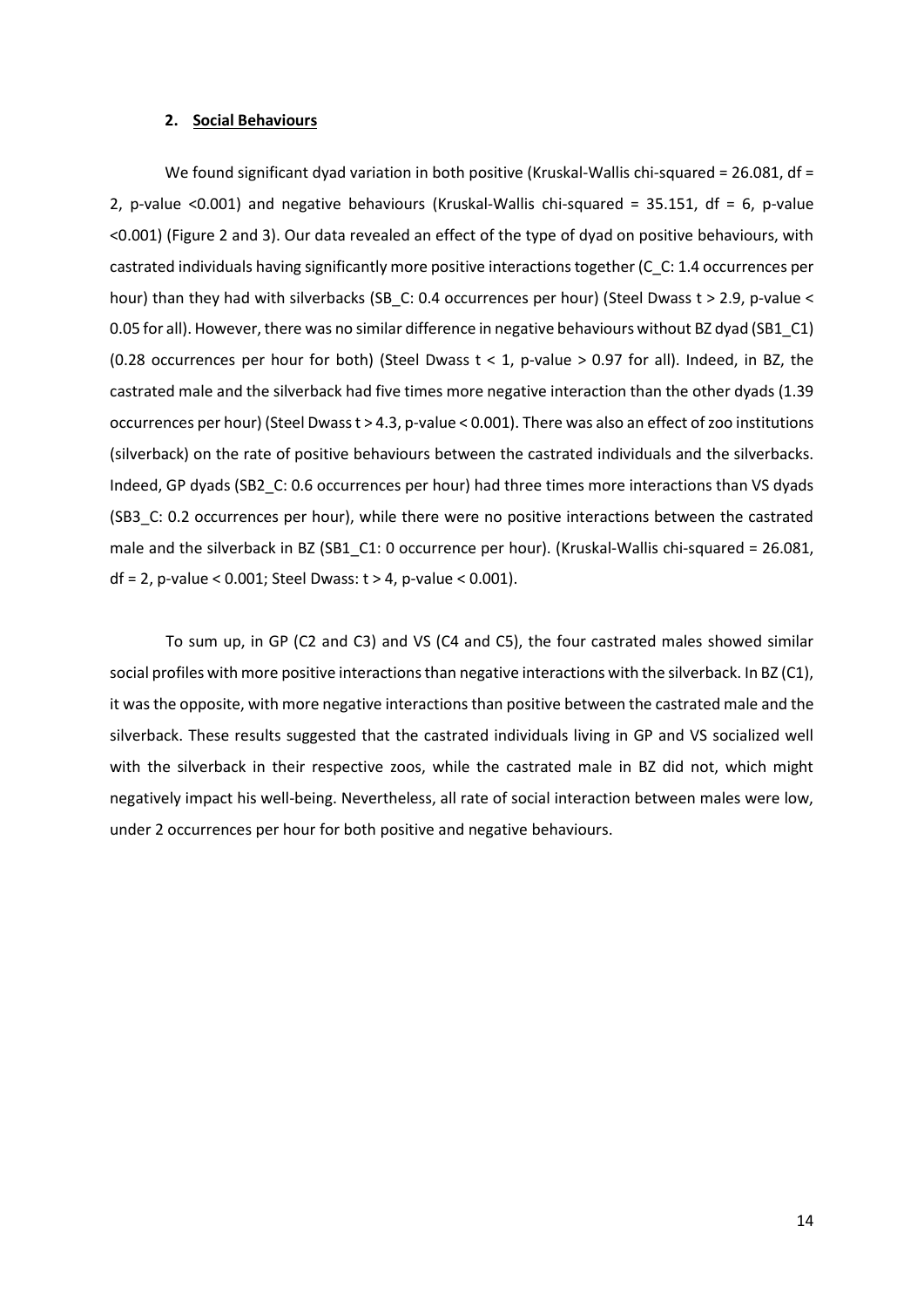

Figure 2: Mean rate per visible hour of positive social interaction in male dyads: C = castrated, SB= silverback.



Figure 3: Mean rate per visible hour of negative social interaction in male dyads: C = castrated, SB= silverback.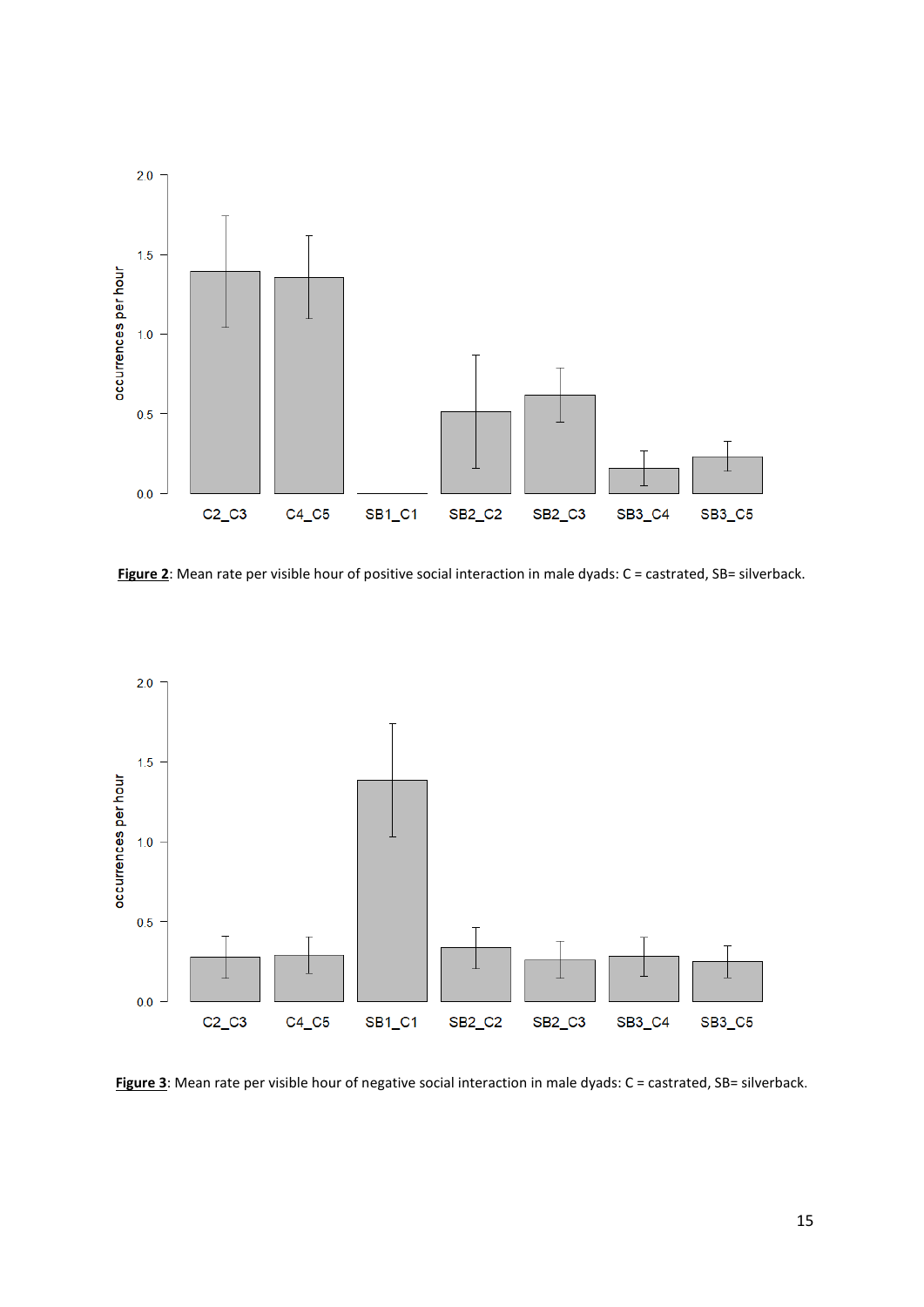#### **3. Proximity**

<span id="page-16-0"></span>In the two dimensional MDS analysis of proximity, we found the castrated individuals (C) were plotted close to the other members of the group in GP and VS, but not in BZ (Figure 4). This result indicated that the castrated gorillas living in VS and GP spent most of their time in close proximity to the group, while the castrated gorilla living in BZ spent most of his time outside of the group. Also, in VS and GP, we reported that the castrated individuals were plotted close to silverback (SB), while in BZ, the castrated gorilla was at the extreme opposite of him. Indeed, in BZ, Zungu and M'Tongé spent only 5.6% of their time in the same room (Figure 5). In contrast, the other castrated gorillas spent significantly more time with the silverback, between 39.6% and 48.1% of the total visible time (Kruskal-Wallis chi-squared = 34.341, df = 6, p-value = 6.343e-07) (Steel Dwass, p<0.001). In GP and VS, there was no difference between the time the two castrated individuals spent together, and the time they respectively spent with the silverback (GP: Kruskal-Wallis chi-squared = 0.077161, df = 2, p-value = 0.9622; VS: Kruskal-Wallis chi-squared = 2.7624, df = 2, p-value = 0.2513) (Figure5).

Together, these results suggested that in BZ, the castrated individual avoided the silverback and was not well-integrated in the group. On the contrary, in GP and VS, the castrated individuals were well-integrated and spent about 50% of their time with the silverback. We could thus conclude that in term of proximity, the social well-being of the castrated male in BZ was not satisfactory, while it was satisfactory for the four other castrated individuals.



**Figure 4**: Two-dimensional MDS representing proximity between gorillas in their respective group.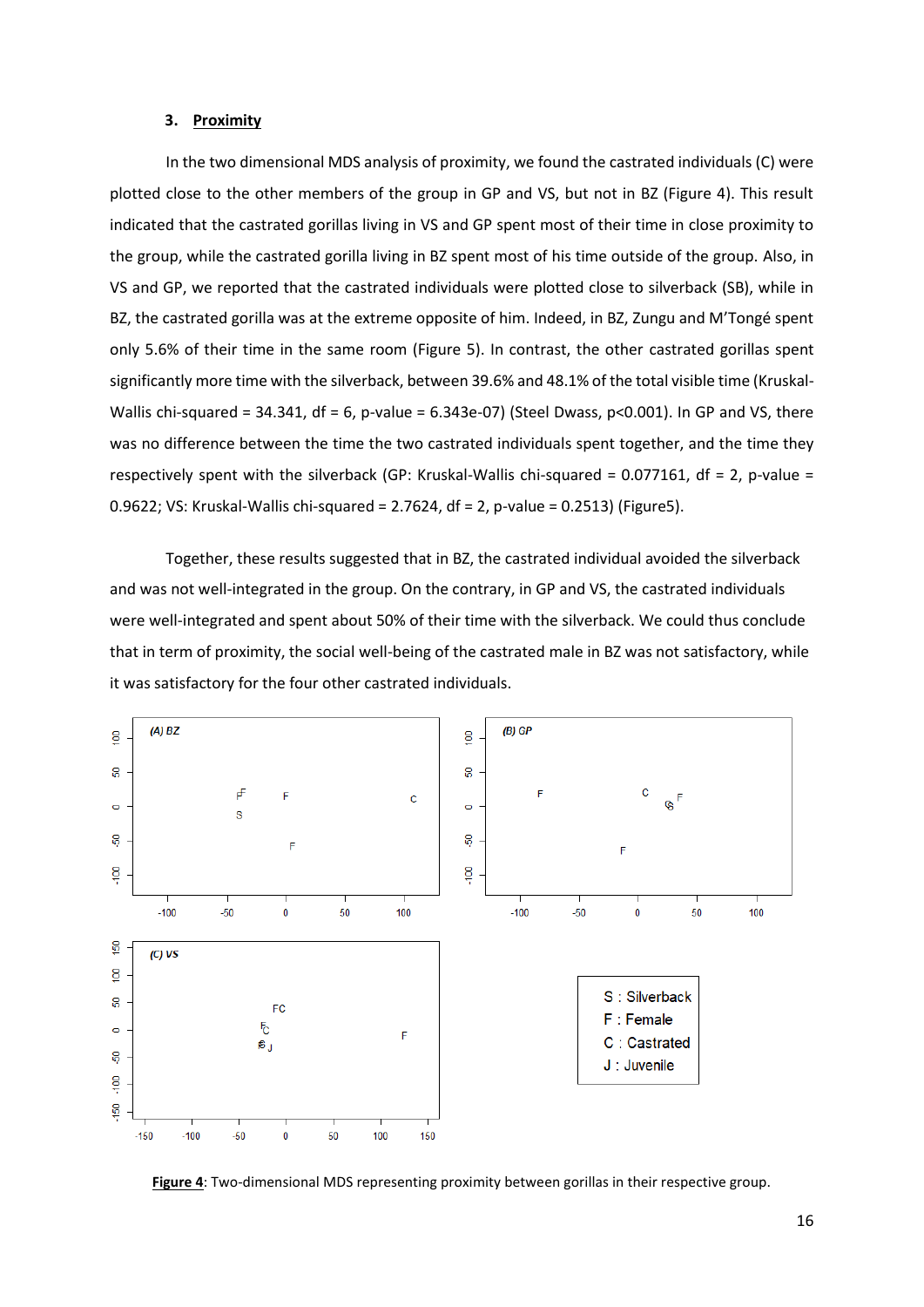

**Figure 5**: Percentage of time spent in the same room. C1: Zungu, C2: Loango, C3: Mosi, C4: D'Jomo, C5: Mawete, SB1: M'Tongé, SB2: Makula, SB3: Yaoundé.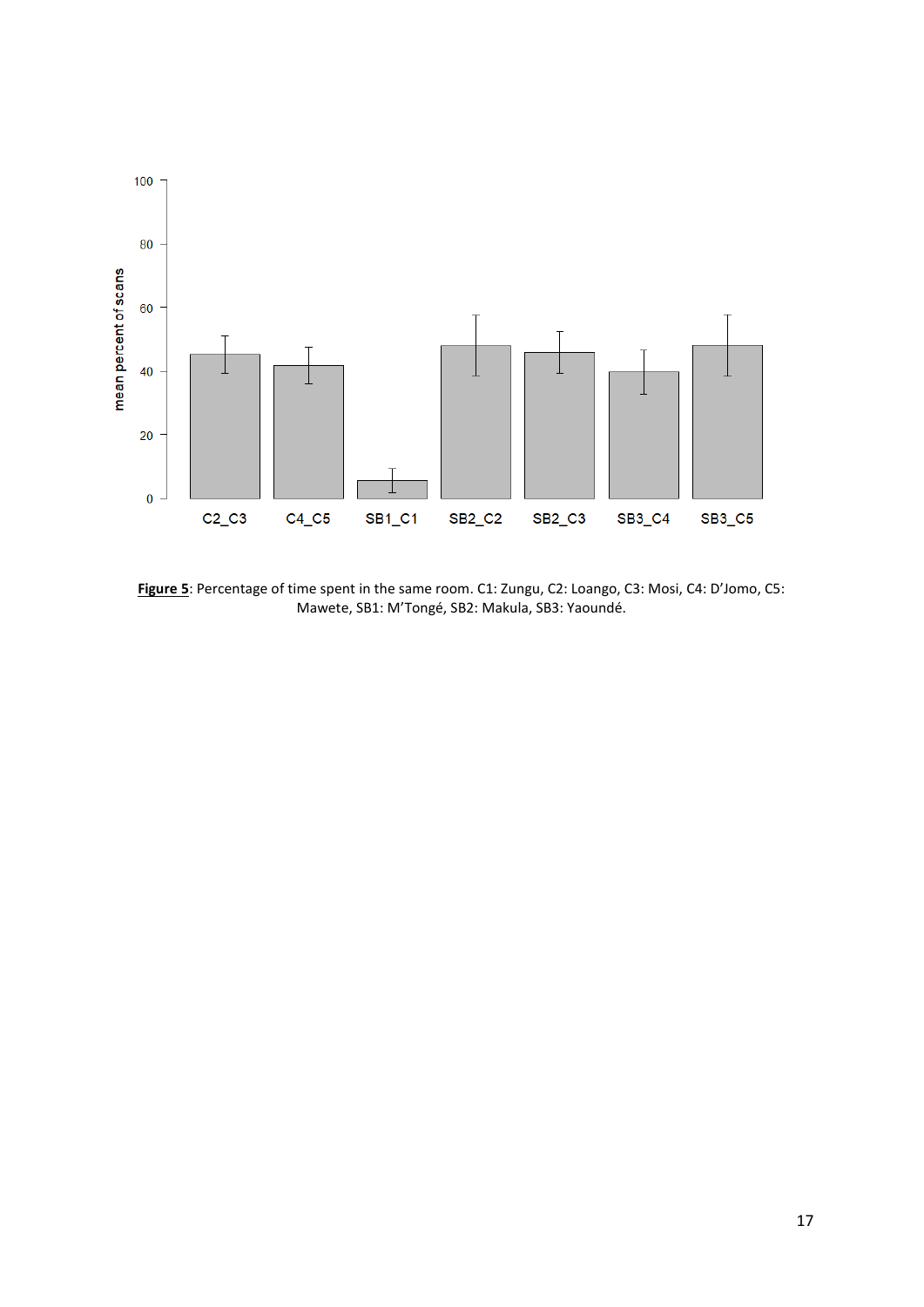#### <span id="page-18-1"></span><span id="page-18-0"></span>**5. Discussion**

#### **1. Castrated gorillas' social well-being.**

This study was the first to investigate the social well-being of the captive population of castrated gorillas. Although our results were restricted by the small sample size (5 individuals), and the individuals' age and environment variability, our dataset still represented half of the European population of castrated gorillas. Moreover, we managed to include the oldest individuals, who were the most likely to have well-being issues. Our findings indicated that four out of five castrated gorillas had a satisfactory well-being, while the last individual appeared to not socialize with the silverback and potentially with the rest of his group. None of the castrated gorillas showed an atypical activity budget, which could reasonably let us think that castration did not affected the overall activities of these individuals. All individuals spent around 30% of their time eating, 10% displacing and 10% having selfdirected behaviours. Adults spent 40% to 50% resting and less than 5% in social interaction, while youth spent 20% resting and the same percentage having social behaviours. These values were consistent with previous research from captive gorillas in both breeding and bachelor groups (Lukas 1999; Stoinski et al. 2001; Less et al. 2012; Stoinski et al. 2012). In particular, the young castrated males had significantly more social behaviour than the adults, and slightly more self-directed behaviours. This is typical for young gorillas, which spend long sessions playing alone or with partners of their age (Brown 1988). Although we did not compare castrated with non-castrated young gorillas, we could still suggest that they had a normal social development so far.

Social behaviours and proximity patterns were complementary with each other for all castrated individuals. For the four castrated males living in GP and VS, we found a higher rate of positive than negative social interactions with the silverback, as well as a close proximity with him and the rest of the group. It is largely acknowledged that silverbacks are the core of gorilla's groups, and it was thus not surprising to see that the castrated males who socialized the most with him were also those being well integrated in the entire groups (Abelló et al. 2017). We could thus reasonably conclude that, based on the information available, the social well-being of these four castrated individuals was satisfactory. On the contrary, for the castrated individual living in BZ, we found more negative than positive social interactions with the silverback, as well as a very low proximity with him and the rest of the group. With the same reasoning, we concluded that this castrated individual did not socialize with the silverback and was thus outside of the group. This could have a negative impact on his social well-being and thus on his overall well-being. However, the gorilla group in BZ went through many changes in the previous year, and these changes might explain the current position of the castrated male, more than his castration.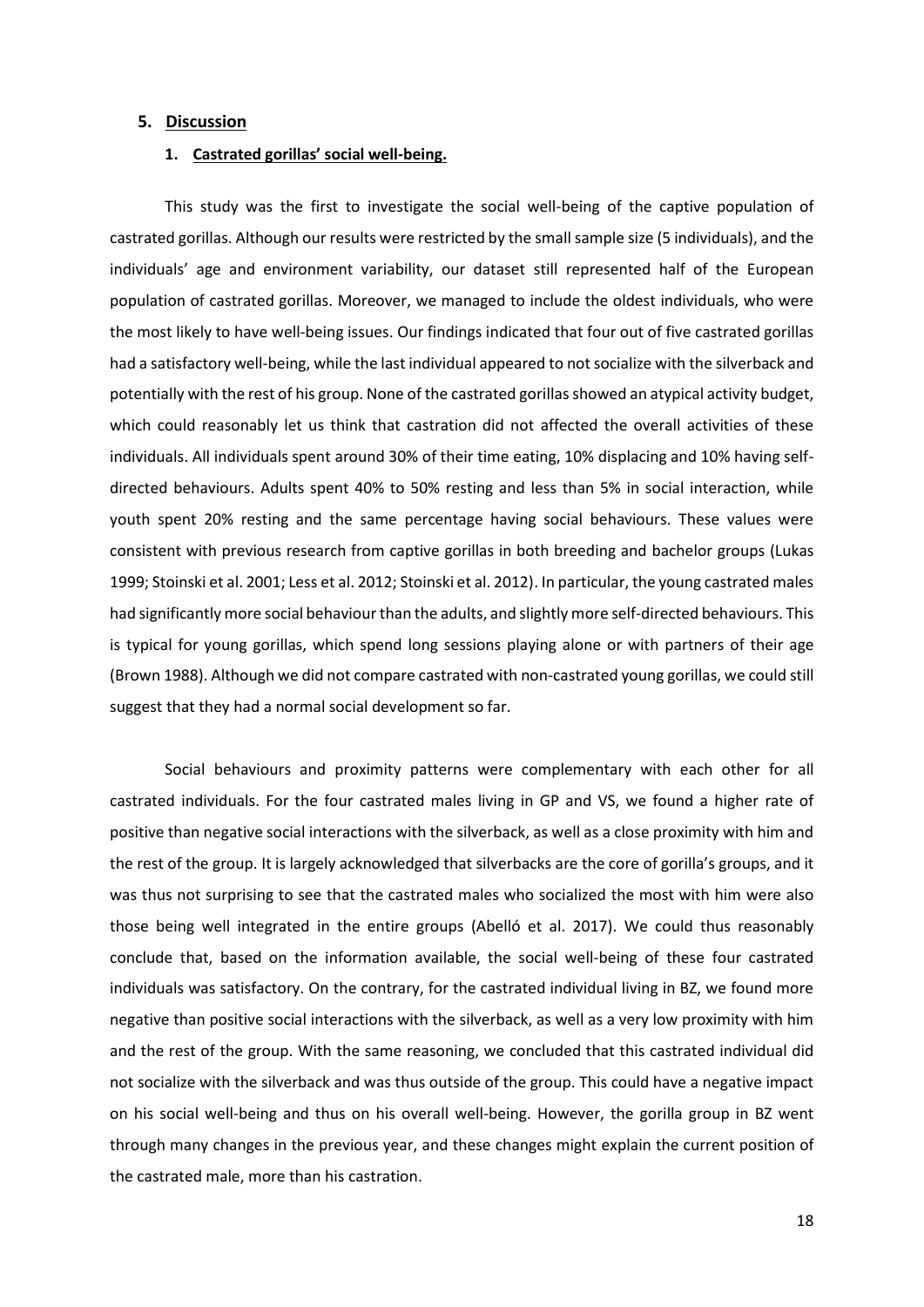#### **2. Zungu situation as a study case.**

<span id="page-19-0"></span>When we collected data in BZ, Zungu (castrated) and M'Tongé (silverback) had been living together for one year only. Indeed, M'Tongé took the lead of the group in August 2014 after the former silverback died (more details in Appendix B). After M'Tongé's introduction, the two individuals did not socialize, and several factors might explain why. First, M'Tongé was a young inexperienced silverback, and Stoinski et al. (2013) found this age was directly related to aggressive level in male gorillas, with young silverbacks (14-20 years old) initiating more displacements, contact and non-contact aggressions than any other age category. Leeds et al. (2015) found a similar pattern with a predominance of male age rather than group housing on wounding rates. Our results were consistent with these results as we found M'Tongé initiated 2.5 and 1.5 more agonistic interactions than the silverback in GP and VS respectively, and both were old silverbacks (>20 years old) (Appendix C). Second, closely linked to his young age, we suggested that M'Tongé inexperience as a group leader could have played a role in deteriorating the situation. In GP and VS, both silverbacks had been leading their respective group for more than a decade; their dominant position was clearly established and the group cohesion was strong. On the contrary, in BZ, the situation was precarious after the former silverback died, which probably impacted the entire group cohesion and increased the rate of agonistic behaviours (Less et al. 2010). Third, the introduction of a new gorilla in a group usually involves changes of social structure that can create stress (Jacobs et al. 2014), and also increases the rate of agonistic behaviours (Fischer 1984; Hoff et al. 1996). And this is probably more important with a silverback introduction, who would have to establish his dominancy (Breuer et al. 2016). Altogether, these arguments suggested that Zungu low social well-being could be a consequence of M'Tongé's aggressive behaviour, and probably not a direct effect of his castration.

However, other findings suggested that Zungu's personality could also explain this situation. Indeed, a range of studies have focused on the correlations between personality and behavioural profile in gorillas (Kuhar et al. 2006; Eckardt et al. 2015; Schaefer & Steklis 2014). We did not include these elements in our investigation because we only wanted objective parameters, and personality tests require subjective assessments. However, anecdotal reports indicated that Zungu was not always behaving fairly, especially during the former silverback's end of life, as well as during the transition period without a silverback. Keepers also indicated that Zungu sometimes produced agonistic vocalizations during fights between females, which could possibly stimulate the other individuals. However, as we recorded the data from the visitor area, we could not hear these behaviours. Also, we noticed that most of the agonistic interactions between Zungu and M'Tongé were initiated by M'Tongé, but in some infrequent and unpredictable cases, we observed Zungu responding or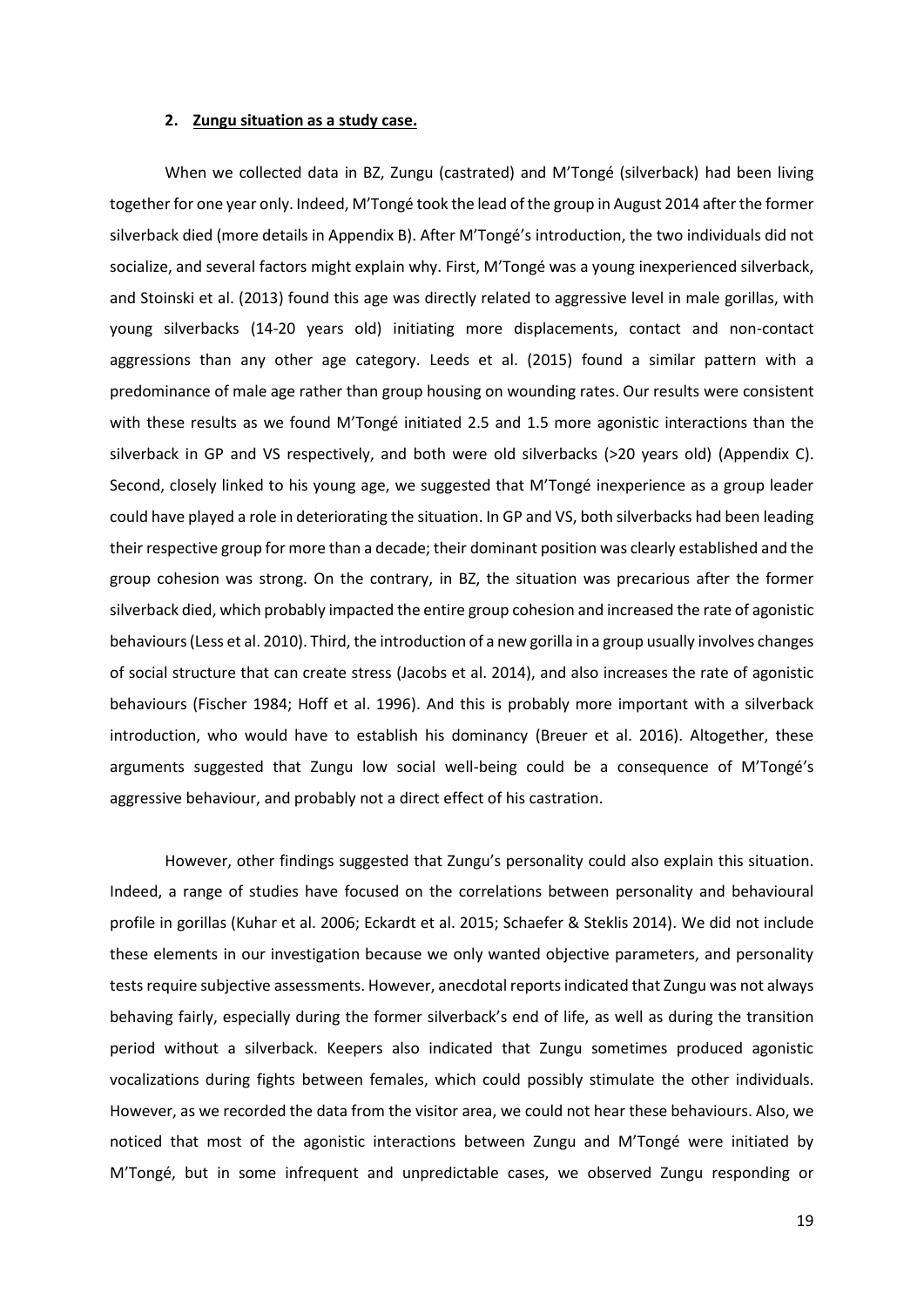challenging him. Zungu was castrated at 7 years old, while the other individualsstudied were castrated around 3 years old, and he probably already started developing aggressive behaviours. As a consequence, M'Tongé could have considered him as a challenger, and that would explain why they did not socialize well. To conclude, while Zungu's social well-being did not seem to be satisfactory at the moment, we could hope the situation is temporary and his well-being will improve with time.

#### **3. Further investigations and welfare recommendations.**

<span id="page-20-0"></span>This study, and specifically the situation in BZ raised some questions that need to be answered in future investigations and workshops. Indeed, Zungu's unsatisfactory well-being could be related to his social environment, more than to his castration. Studies revealed that all male group are more successful if they are built carefully, selecting young individuals at similar age and accompanied with an easy-going silverback (T. S. Stoinski et al. 2004; Abelló et al. 2017). Castration should follow the same rules. Unnecessary males for the breeding program should be castrated only if the social environment is ideal for their growth. Investigations are thus necessary to identify the factors which would enhance the successful integration and development of the castrated gorillas. We suggest to give a lot of importance to the group cohesion and experience of the silverback. Indeed, stable groups would always be better for an individual to integrate. Also, individual personality and temperament should be greatly considered. Aggressive silverbacks might not tolerate castrated individuals as well as flexible ones. Also, regarding enclosures, researchers recommend specific designs for bachelor group facilities, including the possibility to isolate one or more individual during periods of tensions (Coe et al. 2009; Abelló et al. 2017). Similar accommodations may be necessary for zoos wanting to keep a castrated male in their breeding group.

Nevertheless, four out of five castrated gorillas investigated appeared to have a satisfactory social well-being. We found values of activity budget, social behaviours and proximity patterns that were consistent with previous studies investigating gorillas in breeding and bachelor groups (Stoinski et al. 2001; T.S. Stoinski et al. 2004; Stoinski et al. 2013). Although this was reassuring on their current social status, it still does not indicate that castration can be feasible on the long term. Indeed, three out of four individuals were young, while only one had reach adulthood. As silverbacks usually tolerate their sons until they reach maturity (Harcourt & Stewart 2007), we might expect problems to start happening after the castrated individual reach adulthood, although castration is expected to prevent aggressive behaviour. Further studies on castrated males should thus focus on the early adulthood period, to investigate if the castrated individuals are still tolerated after this time. Childhood is another critical stage that should be intensively investigated, and ongoing studies are focusing on the effect of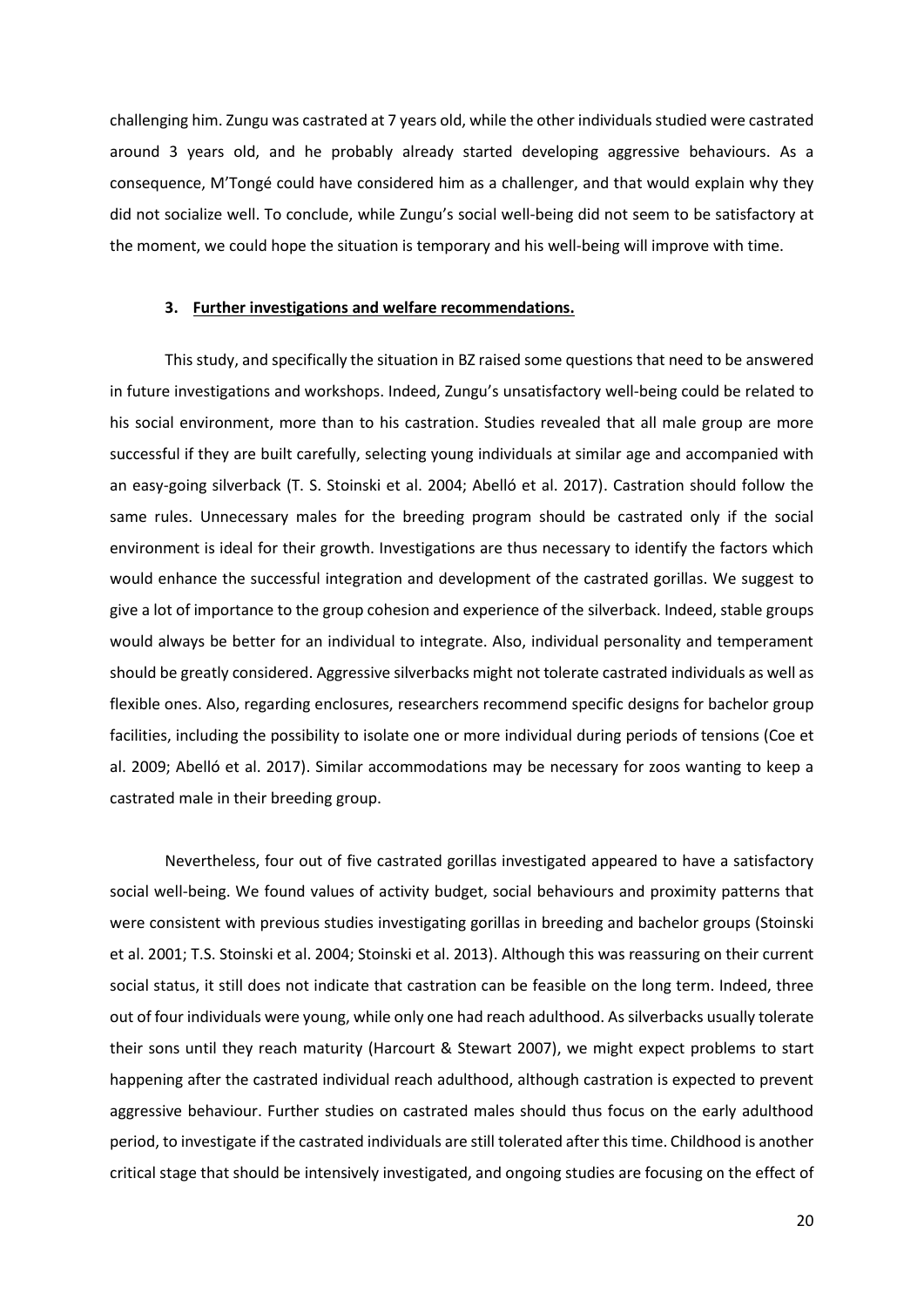castration on the cognitive and social development of young castrated gorillas (personal communication). Additionally, physiological data on stress level would be helpful to get a clearer view of the castrated males' well-being. In human, allostatic load was used to assess stress levels, and this technique was recently applied to gorillas with effective results (Edes et al. 2016a; Edes et al. 2016b). We might also think about positive reinforcement training (PRT) to try improving the individuals' wellbeing (Carrasco et al. 2009).

Finally, outside scientific considerations, castration also raises moral problems. For many people, castration is considered as a physical mutilation that affects the animal integrity. Over the years, castration has been accepted for domestic animals, usually to reduce unwanted births, and also to decrease aggressiveness and undesired behaviours. However, the use of castration as a birth control for captive animals was highly debated, especially when it concerned great apes, our closest relatives. Indeed, castration could be considered as a failure to manage the captive population of Gorillas (Vermeer & Carroll 2012). Castration should thus be used with parsimony, until we obtain better information on it efficiency and more experience. Nevertheless, castration and bachelor groups might be complementary solutions to the surplus of male gorillas in the future.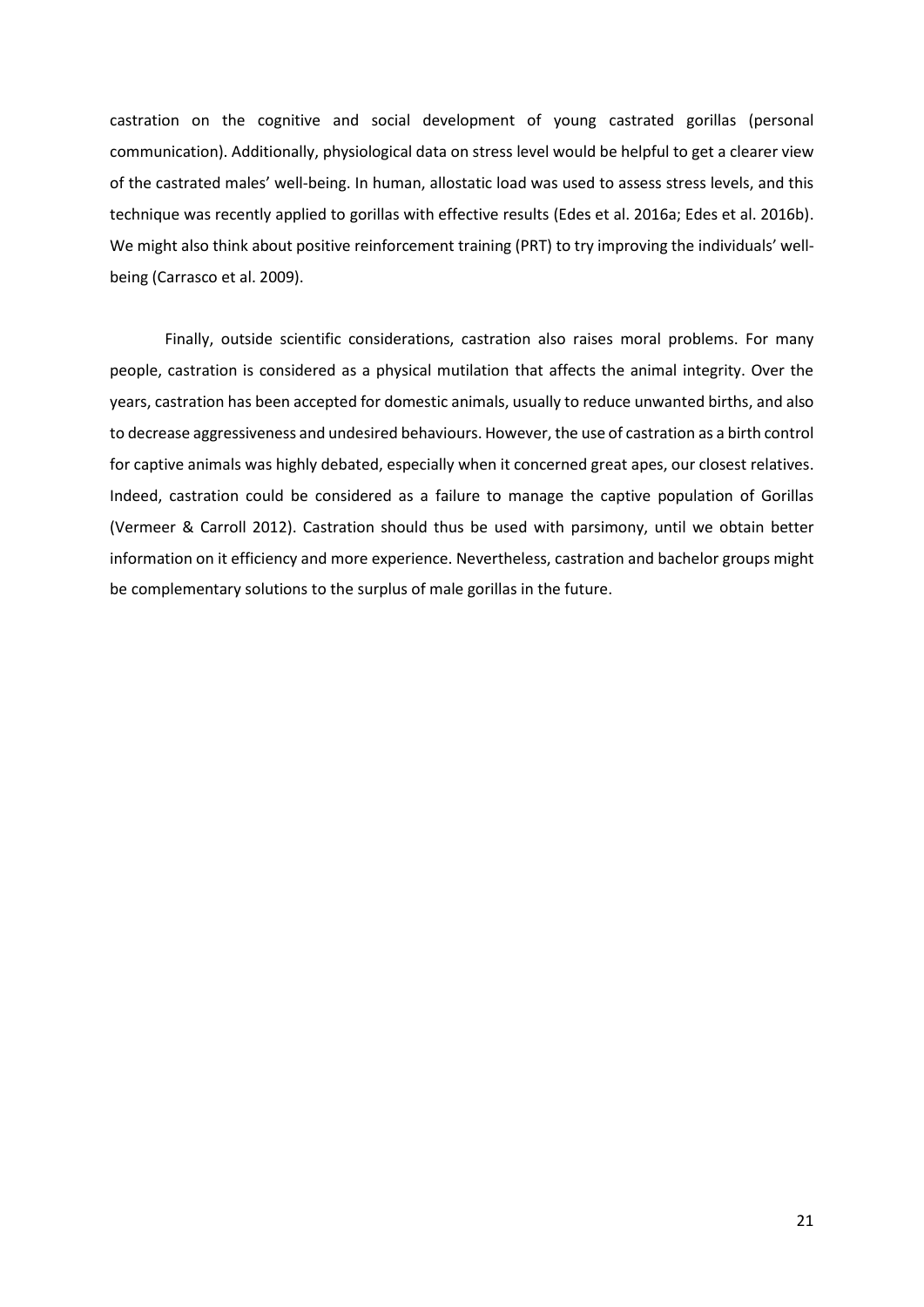#### <span id="page-22-0"></span>**6. Conclusion**

1. Four out of five investigated castrated gorillas had a satisfactory well-being. We observed typical gorillas' activity budgets, and rates of social behaviours and proximity patterns were consistent with previous studies investigating male-male relationships.

2. The fifth castrated male had a lower social well-being. His activity budget was normal, but he did not socialized well with the silverback. He had zero positive interaction with him and five times more negative interactions than the other castrated males. Also, the castrated seemed to avoid the silverback, as they shared the same room during only 5.6% of the total time, against 40% to 50% for the other castrated males.

3. The low well-being of this individuals might not be a direct effect of his castration. We suggested that it was a consequence of the silverback's young age and inexperience, and the castrated male personality.

4. Overall, castration did not seem to worsen the investigated individuals' well-being, but further investigations are needed before we can confirm this strongly. We suggested childhood and early adulthood are the critical stage at which the effects of castration should be investigated in priority.

5. Workshops should be initiated to address the main point raised by castration. A list of recommendations for gorilla castration should be created, similarly to what has been done with bachelor groups.

6. Castration should remain extraordinary until we have a better knowledge of the effects. Zoos and researchers should work cooperatively to improve our knowledge with more efficiency.

#### <span id="page-22-1"></span>**7. Acknowledgments**

I first want to thank Klaus Zuberbühler (UniNe) and Adrian Baumeyer (Zoo Basel) for launching and supervising this study. I also want to thank people from the collaborating zoos; the curators, Tjerk ter Meulen (Gaia Park) and Jean-Pascal Guéry (La Vallée des Singes) for facilitating my venue, and the keepers in the three zoos for their nice welcome and discussions. Finally I would like to express my thanks to the University of Neuchâtel for supporting and funding this project.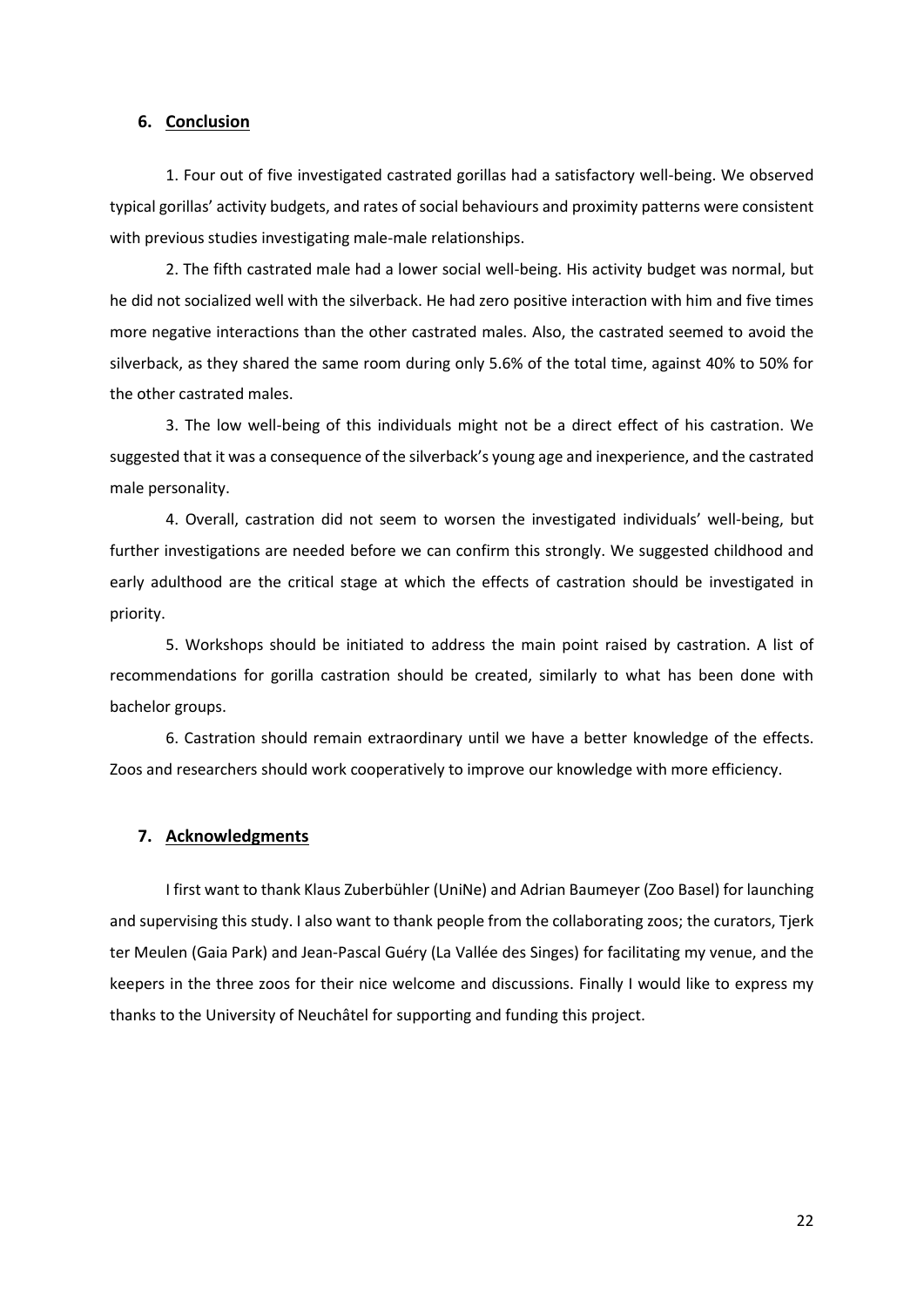#### <span id="page-23-0"></span>**8. Bibliography**

Abelló, M.T., Rietkerk, F. & Bemment, N., 2017. EAZA Best Practice Guidelines For Gorillas.

- Breuer, T. et al., 2009. Physical Maturation , Life-History Classes and Age Estimates of Free-Ranging Western Gorillas — Insights From Mbeli Bai , Republic of Congo. *American Journal of Primatology* , 119, pp.106–119.
- Breuer, T., Robbins, A.M. & Robbins, M.M., 2016. Sexual coercion and courtship by male western gorillas. *Primates*, 57(1), pp.29–38.
- Brown, S.G., 1988. Play Behaviour in Lowland Gorillas " Age Differences , Sex Differences , and Possible Functions \*. *Primates*, 29(2), pp.219-228.
- Carrasco, L. et al., 2009. Benefits of training/playing therapy in a group of captive lowland gorillas (Gorilla gorilla gorilla). *Animal Welfare*, 18(July 2015), pp.9–19.
- Coe, J.C., Scott, D. & Lukas, K.E., 2009. Facility design for bachelor gorilla groups. *Zoo Biology*, 28(2), pp.144–162.
- Dixson, A.F., 1993. Sexual and aggressive behaviour of adult male marmosets (Callithrix jacchus) castrated neonatally, prepubertally, or in adulthood. *Physiology & Behavior*, 54(2), pp.301–307.
- Dröscher, I. & Waitt, C.D., 2012. Social housing of surplus males of Javan langurs (Trachypithecus auratus): Compatibility of intact and castrated males in different social settings. *Applied Animal Behaviour Science*, 141(3–4), pp.184–190.
- Eckardt, W. et al., 2015. Personality dimensions and their behavioral correlates in wild Virunga mountain gorillas (Gorilla beringei beringei). *Journal of Comparative Psychology*, 129(1), pp.26– 41.
- Edes, A.N., Wolfe, B.A. & Crews, D.E., 2016a. Assessing Stress in Zoo-Housed Western Lowland Gorillas (Gorilla gorilla gorilla) Using Allostatic Load. *International Journal of Primatology*, 37(2), pp.241–259.
- Edes, A.N., Wolfe, B.A. & Crews, D.E., 2016b. Rearing history and allostatic load in adult western lowland gorillas ( *Gorilla gorilla gorilla* ) in human care. *Zoo Biology*, 7, p.n/a-n/a.
- Fischer, R.B., 1984. Observations of group introductions in lowland gorillas. *Behavioural Processes*, 9(2–3), pp.293–296.
- Fossey, D., 1985. *Gorillas in the mist*, Penguin.
- Gatti, S. et al., 2004. Population and group structure of western lowland gorillas ( Gorilla gorilla gorilla ) at Lokoué, Republic of Congo. *American Journal of Primatology*, 63(3), pp.111–123.

Harcourt, A.H. & Stewart, K.J., 2007. *Gorilla Society*, University of Chicago Press.

Hoff, M.P. et al., 1996. Behavioral Effects of Changing Group Membership Among Captive Lowland Gorillas. *Zoo Biology*, 393(15), pp.383–393.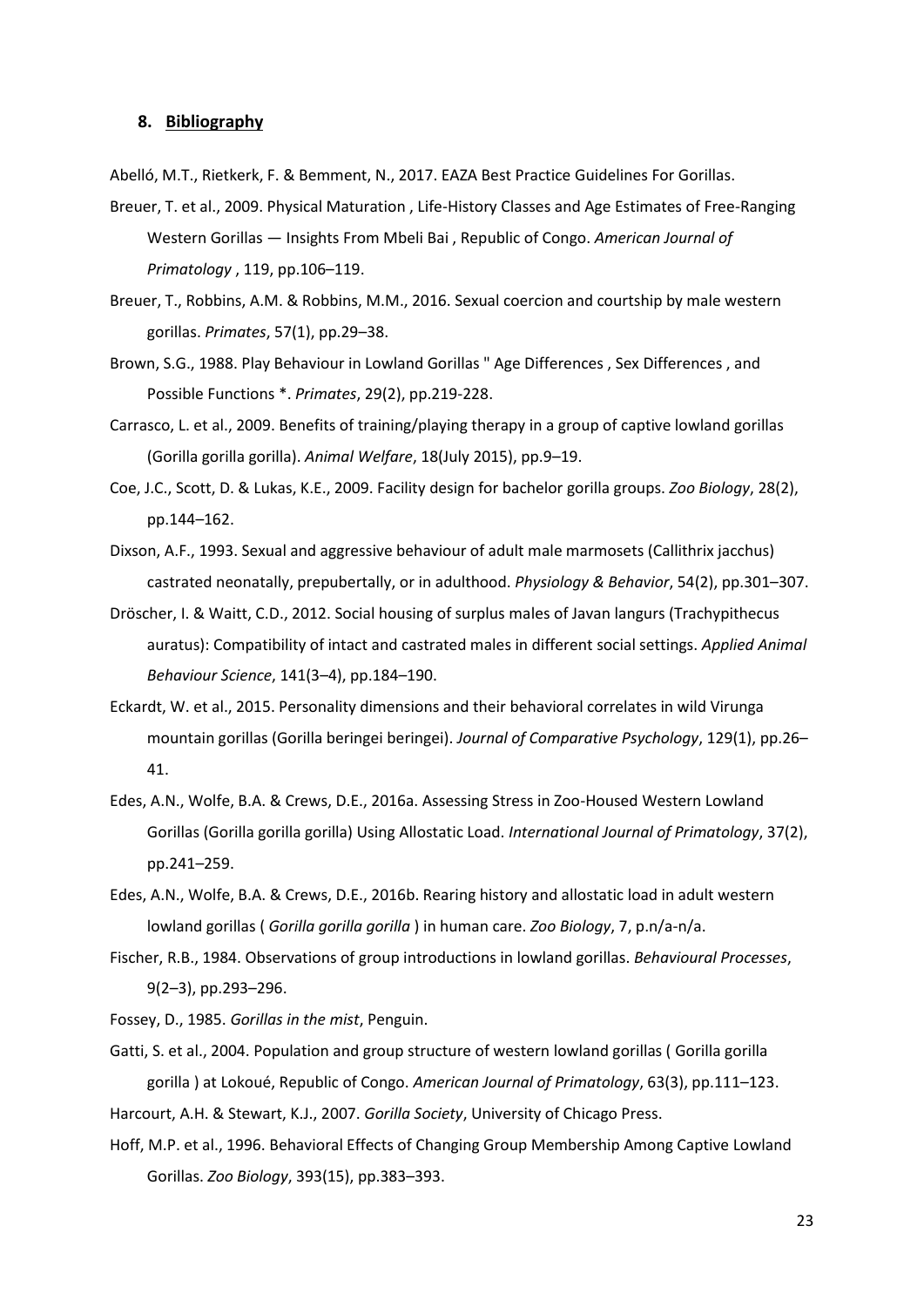- Jacobs, R.M. et al., 2014. Evaluating the physiological and behavioral response of a male and female gorilla ( Gorilla gorilla gorilla ) during an introduction. *Zoo Biology*, 402(August 2013), p.n/a-n/a.
- Kuhar, C.W. et al., 2006. Gorilla Behavior Index revisited: Age, housing and behavior. *Applied Animal Behaviour Science*, 96(3–4), pp.315–326.
- Kuhar, C.W., 2006. In the deep end: pooling data and other statistical challenges of zoo and aquarium research. *Zoo Biology*, 25(4), pp.339–352.
- Leeds, A. et al., 2015. The effects of group type and young silverbacks on wounding rates in western lowland gorilla ( *Gorilla gorilla gorilla* ) groups in North American zoos. *Zoo Biology*, 9(October 2014), p.n/a-n/a.
- Less, E.H. et al., 2012. Assessing inactivity in zoo gorillas using keeper ratings and behavioral data. *Applied Animal Behaviour Science*, 137(1–2), pp.74–79.
- Less, E.H. et al., 2010. Behavioral response of captive western lowland gorillas (gorilla gorilla gorilla) to the death of silverbacks in multi-male groups. *Zoo Biology*, 29(1), pp.16–29.
- Lukas, K.E., 1999. A review of nutritional and motivational factors contributing to the performance of regurgitation and reingestion in captive lowland gorillas (Gorilla gorilla gorilla). *Applied Animal Behaviour Science*, 63, pp.237–249.
- Masi, S., Cipolletta, C. & Robbins, M.M., 2009. Western lowland gorillas (Gorilla gorilla gorilla) change their activity patterns in response to frugivory. *American Journal of Primatology*, 71(2), pp.91– 100.
- Nakamichi, M. & Kato, E., 2001. Long-term proximity, relationships in a captive social group of western lowland gorillas (Gorilla gorilla gorilla). *Zoo Biology*, 20(3), pp.197–209.
- Niekisch, M., 2015. International studbook for the western lowland gorilla (Gorilla g.gorilla).
- Parnell, R.J., 2002. Group Size and Structure in Western Lowland Gorillas ( Gorilla gorilla gorilla ) at Mbeli Bai , Republic of Congo. *American Journal of Primatology*, 56, pp.193–206.
- Robbins, M.M., 1996. Male-Male Interactions in Heterosexual and All-Male Wild Mountain Gorilla Groups. *Ethology*, 102(11), pp.942–965.
- Schaefer, S. a. & Steklis, H.D., 2014. Personality and subjective well-being in captive male western lowland gorillas living in bachelor groups. *American Journal of Primatology*, 889, pp.879–889.
- Stoinski, T.S. et al., 2001. A preliminary behavioral comparison of two captive all-male gorilla groups. *Zoo Biology*, 20(1), pp.27–40.
- Stoinski, T.S. et al., 2004. Factors influencing the formation and maintenance of all-male gorilla groups in captivity. *Zoo Biology*, 23(3), pp.189–203.
- Stoinski, T.S. et al., 2004. Social dynamics of captive western lowland gorillas living in all-male groups. *Behaviour*, 141(2), pp.169–195.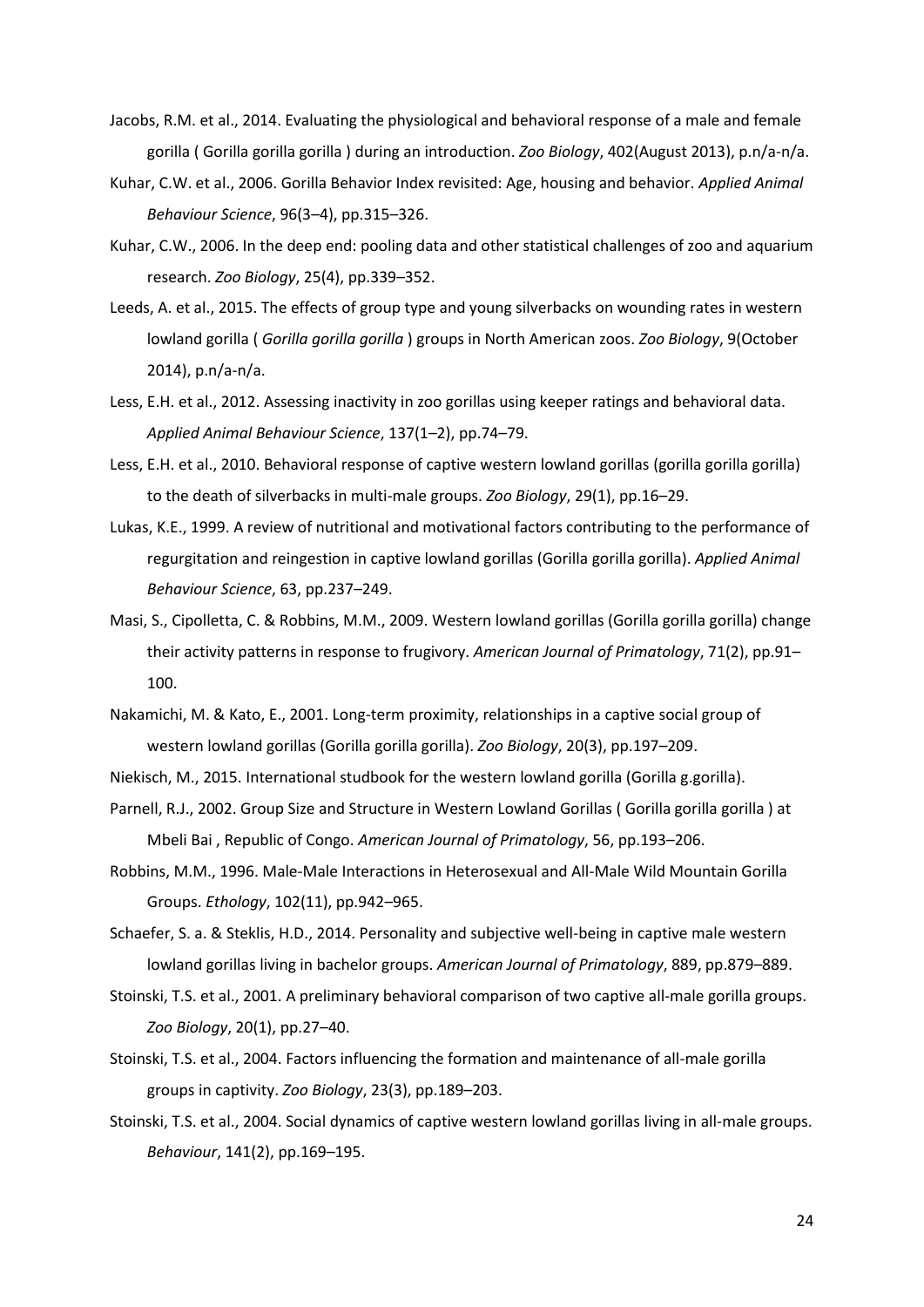- Stoinski, T.S., Jaicks, H.F. & Drayton, L. a., 2012. Visitor Effects on the Behavior of Captive Western Lowland Gorillas: The Importance of Individual Differences in Examining Welfare. *Zoo Biology*, 31(5), pp.586–599.
- Stoinski, T.S., Lukas, K.E. & Kuhar, C.W., 2013. Effects of age and group type on social behaviour of male western gorillas (gorilla gorilla gorilla) in North American zoos. *Applied Animal Behaviour Science*, 147(3–4), pp.316–323.
- Vermeer, J., Abelló, M.T. & Holtkötter, M., 2014. Progress in the Western lowland gorilla Gorilla gorilla gorilla European Endangered Species Programme : a review of the decade 2002 – 2011. *International Zoo Yearbook*, 48, pp.234–249.
- Vermeer, J. & Carroll, B., 2012. Should castration be used a management tool for captive gorillas? *Zooquaria*, (77).
- Watts, D.P., 1997. Agonistic Interventions in Wild Mountain Gorilla Groups. *Behaviour*, 134(1), pp.23–57.
- Watts, D.P., 1994. Agonistic relationships between female mountain gorillas (Gorilla gorilla beringei). *Behavioral Ecology and Sociobiology*, 34, pp.347–358.
- Yamagiwa, J., Kahekwa, J. & Basabose, A.K., 2003. Intra-specific variation in social organization of gorillas: implications for their social evolution. *Primates*, 44(4), pp.359–369.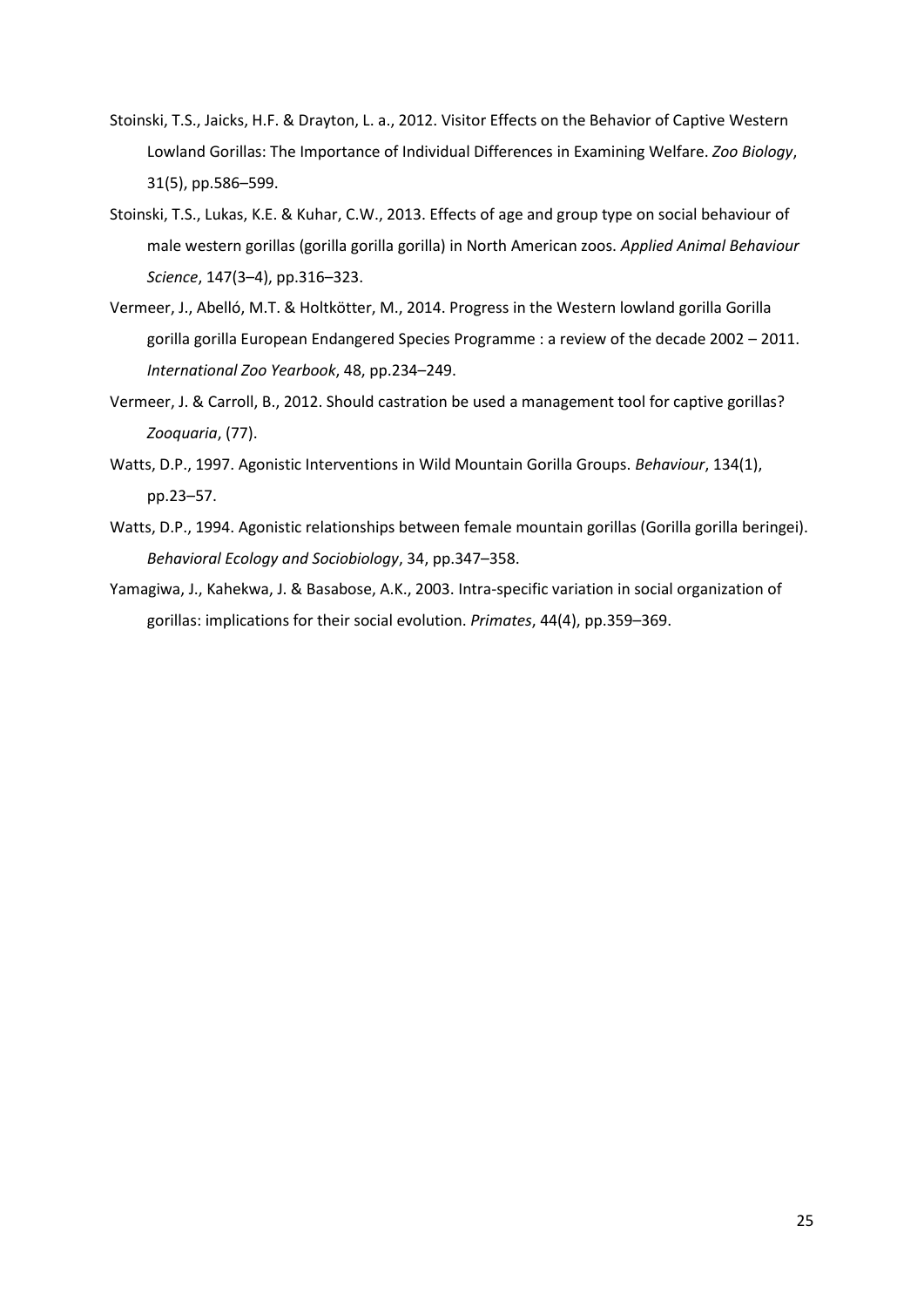# <span id="page-26-1"></span><span id="page-26-0"></span>**9. Appendices**

## **1. Appendix A: Facilities maps.**





## *Ground level*



*Upper level*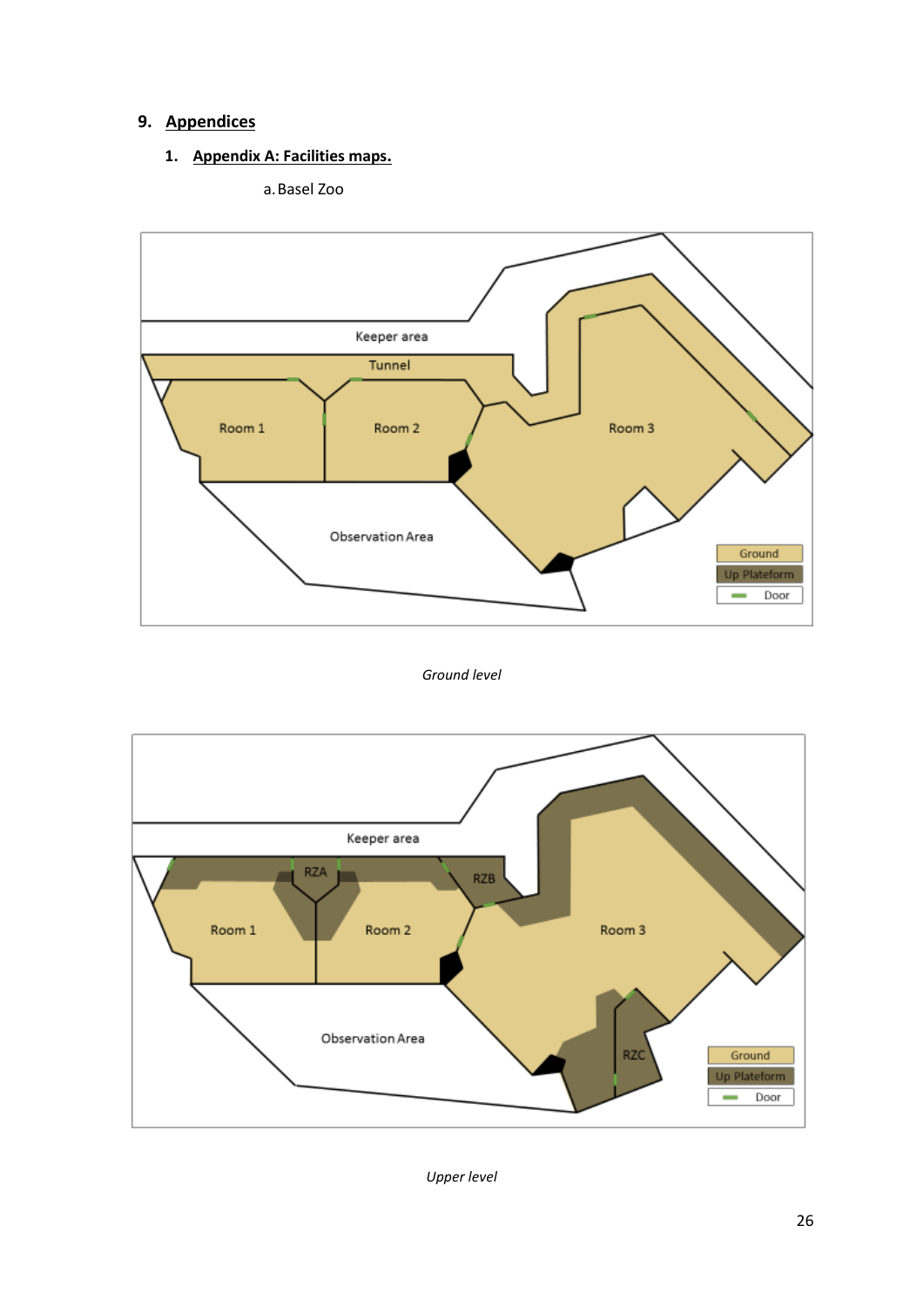



c. La Vallée de Singes